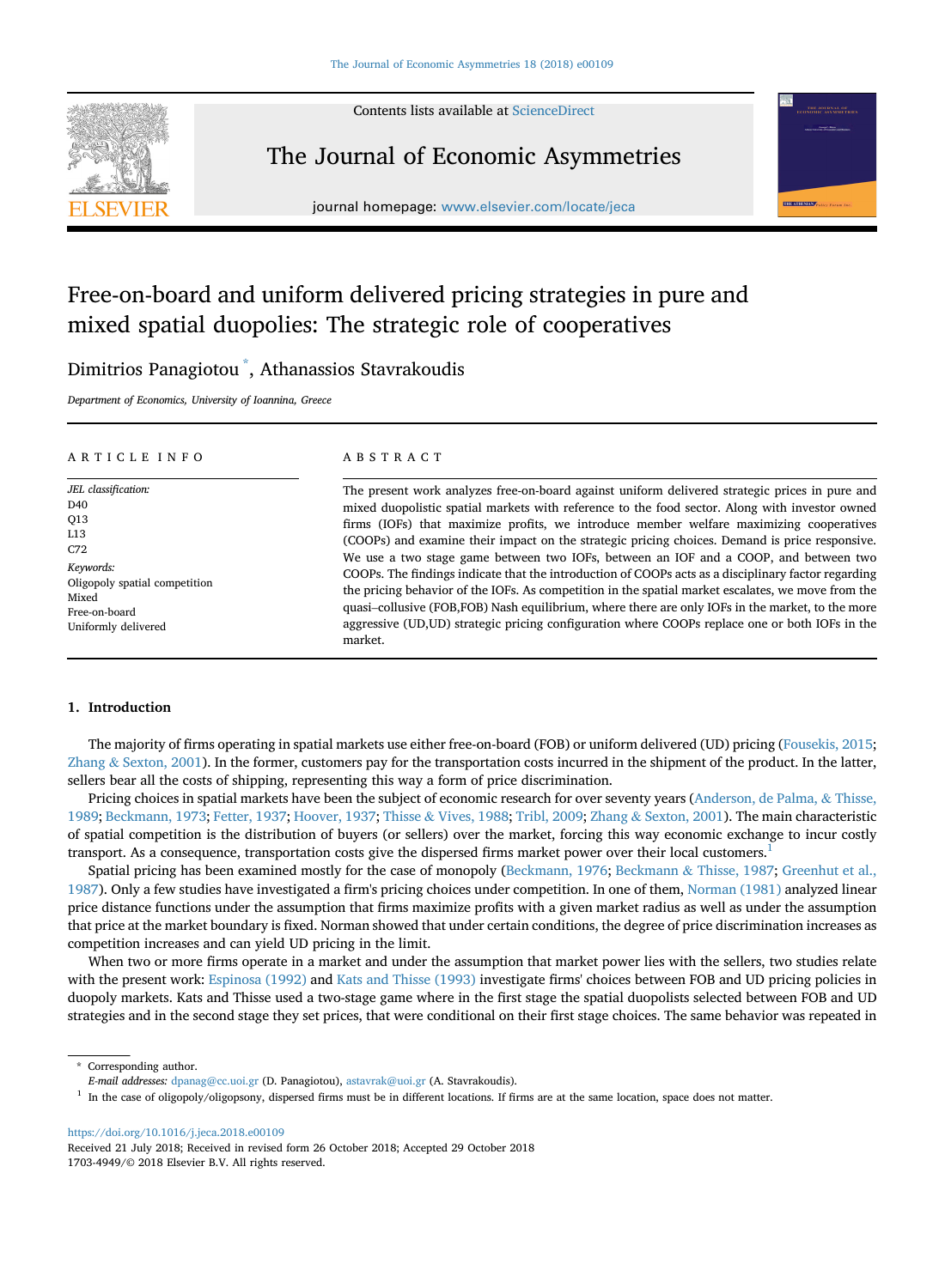<span id="page-1-0"></span>Espinosa's infinite horizon model. Despite the differences in their theoretical approach, [Espinosa \(1992\)](#page-15-0) and [Kats and Thisse \(1993\)](#page-15-0) arrive at very similar conclusions: UD pricing is the equilibrium strategy in collusive as well as very competitive industries, whereas FOB pricing is the equilibrium strategy for intermediate market structures. The aforementioned studies assume that demand is perfectly inelastic: each consumers buys one unit subject to a reservation price. Furthermore, both studies assume that production costs are zero (an assumption that we adopt in our study as well).

Under the assumption that market power lies with the buyers, the studies by [Zhang and Sexton \(2001\)](#page-15-0) and by [Fousekis \(2011a,](#page-15-0) [b\)](#page-15-0) relate to a great degree with the present work. [Zhang and Sexton \(2001\)](#page-15-0) consider the FOB and UD pricing strategies between two profit maximizing IOFs in a market of a spatially dispersed duopsony. The authors extend the [Kats and Thisse \(1993\)](#page-15-0) two stage model by accounting for the fact that in the food processing sector market power often lies with the buyers rather than with the sellers.<sup>2</sup> Zhang and Sexton employ a supply function with positive price elasticity, relaxing this way the assumption made by the studies of [Espinosa \(1992\)](#page-15-0) and [Kats and Thisse \(1993\)](#page-15-0) where the demand function was taken to be perfectly inelastic. The latter has been shown to bias the firms pricing choices in favor of UD pricing. Zhang and Sexton's findings reveal that mutual FOB is the Nash equilibrium for intrinsically competitive market structures. Mixed FOB–UD pricing is the Nash equilibrium of the spatial game in less competitive markets. The strategic choice of mutual UD pricing emerges as the Nash equilibrium as spatial competition weakens. Following [Zhang and Sexton](#page-15-0) [\(2001\),](#page-15-0) the work by [Fousekis \(2011a\)](#page-15-0) considers the FOB and UD strategic pricing choices but in a mixed duopsony market where spatial competition takes place between a profit maximizing IOF and a welfare maximizing COOP. The results reveal that UD (FOB) pricing will be chosen by both competitors in markets where transportation costs are small (large) relative to the net value of the primary product. A mixed FOB (COOP)– UD (IOF) pricing is the Nash equilibrium of the game for intermediate market structures. In the third study, [Fousekis \(2011b\)](#page-15-0) analyzes FOB and UD pricing policies in a pure duopsony spatial market where competition takes place between two welfare maximizing COOPs. COOPS are pricing according to the net average revenue product (NARP). According to the results, the aggressive (UD,UD) price configuration is the Nash equilibrium for high intensity of competition, whereas the quasi-collusive (FOB, FOB) is the Pareto superior Nash equilibrium as space gets more important.

[Zhang and Sexton \(2001\)](#page-15-0) and [Fousekis \(2011a,](#page-15-0) [b\)](#page-15-0) use the food processing sector in order to justify buyers' market power and subsequently analyze spatial competition in pure and mixed duopsonies. In the agri-food system cooperatives very often compete alongside IOFs. In the US agricultural sector cooperatives account for 25 to 30 percent of the total farm marketing and supply expenditures ([Drivas](#page-15-0) & [Giannakas, 2010\)](#page-15-0). In the European Union COOPs contribute more than 50% of the added value in the production, processing and commercialization of farm products [\(Fousekis, 2011a](#page-15-0)). Furthermore, cooperatives like the Dutch Cosun in sugar and the New Zealand Fontera in dairy products operate internationally ([Fousekis, 2016](#page-15-0)). But, despite the prevalence of mixed markets, the relevant literature on spatial oligopolistic competition with the presence of cooperatives (IOF vs COOP and/or COOP vs COOP) has not received the appropriate attention. Furthermore, research results from the new empirical industrial organization on the existence of market power in the agri–food sector with the use of national or regional data, yields no or very little understanding on spatial imperfect competition. Given that FOB and UD are the main pricing strategies employed by IOFs and COOPs, the present study attempts to improve our understanding of spatial competition in the real world food (and not only) markets. FOB pricing is often the strategic choice in the real world market of cereals. On the other hand, UD pricing is usually the strategic choice in the real world markets of fruits, vegetables and raw milk.

In the light of the preceding, the objective of this work is to determine the equilibrium FOB/UD pricing strategies in pure (IOF vs IOF and COOP vs COOP) and mixed (IOF vs COOP) spatial duopolies. The IOF(s) and the consumer COOP(s) provide the same physical good or service to consumers. We set up a two stage game similar to [Kats and Thisse \(1993\)](#page-15-0) but we relax the assumption of perfectly inelastic demand since it can bias the results in favor of UD pricing. The present article assumes a linear demand function with a unitary (negative) slope. Furthermore, we borrow elements, very crucial to the analysis, from [Zhang and Sexton \(2001\)](#page-15-0) and from [Fousekis](#page-15-0) [\(2011a\).](#page-15-0) We employ Hotelling-Smithies conjectures which is the spatial analogue of Bertrand-type competition.<sup>3</sup> Under this behavior, each firm assumes that the prices of the competitors are fixed. Lastly, in line with [Espinosa \(1992\)](#page-15-0) and [Kats and Thisse \(1993\)](#page-15-0), this work assumes that production costs are zero.

The case of a spatial competition with two IOFs is presented first and is also used as a benchmark for determining the economic ramifications of cooperative involvement in spatial competition. With the replacement of a profit maximizing IOF with a member welfare-maximizing COOP initially, and with the replacement of both IOFs with two COOPs later in the analysis, we attempt to shed light on the ability of COOPs to discipline private firms in the case of different combinations of pricing strategies. The cases where the IOF and the COOP are spatial monopolists are also reported.

In what follows, section 2 presents the IOF and the COOP as spatial monopolists. Section [3](#page-3-0) analyzes pure and mixed spatial competition and the solution of the second-stage games. Section [4](#page-11-0) presents the pure strategy Nash equilibria for each game. Discussion of the results is offered in Section [5.](#page-13-0) Section [6](#page-14-0) offers conclusions.

## 2. The IOF and the COOP as spatial monopolists

We assume that homogeneous consumers are continuously dispersed along a line with infinite length, according to the uniform density with  $D = 1$ . The IOF (COOP) seller is located at the one end of the line. Average costs and marginal costs of production are

 $2$  Primary input bulkiness, perishability, high storage costs, limited mobility and access to alternative buyers as well as economies of scale in processing ([Sexton,](#page-15-0) [1990](#page-15-0); [Tribl, 2009\)](#page-15-0) are some of the reasons that can explain buyers' market power.

<sup>3</sup> [Capozza and Van Order \(1978\)](#page-15-0) use a linear demand function and Hotelling–Smithies conjectures.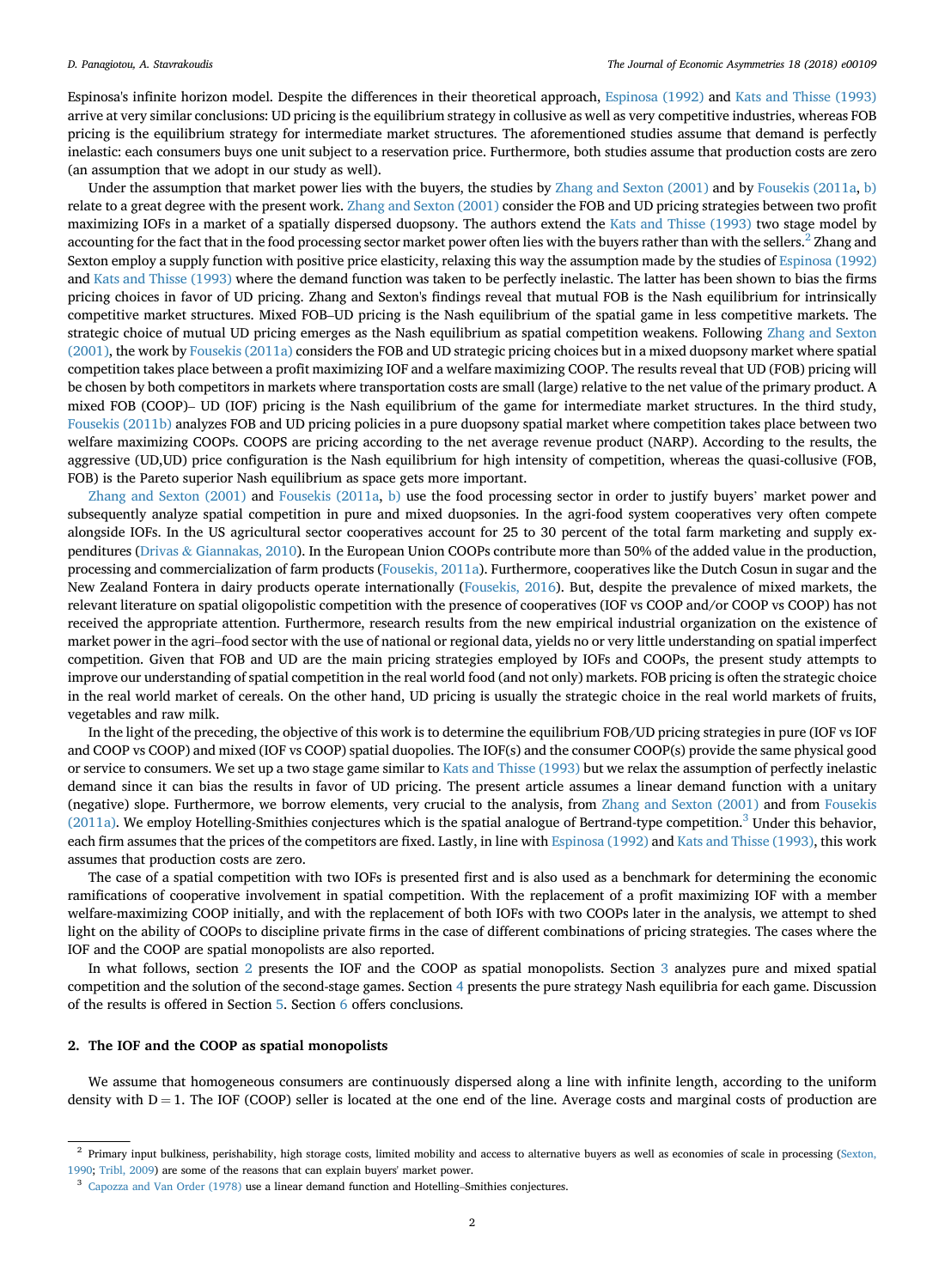<span id="page-2-0"></span>constant,  $c^4$  Following [Espinosa \(1992\)](#page-15-0) and [Kats and Thisse \(1993\),](#page-15-0) we subsequently set the production costs  $c$  equal to zero. Each consumer has a linear demand function:  $q = 1 - P$ , where  $q$  is the quantity demanded and P is the selling price of the good. Following the literature,  $m^I(m^C)$  is the mill price when the IOF (COOP) uses FOB pricing, and  $u^I(u^C)$  is the mill price when the IOF (COOP) uses UD pricing. When the pricing policy is FOB, each consumer picks up the product, pays the mill price  $m^I(m^C)$  and incurs the transportation costs from the firm's to the consumer's location.<sup>5</sup> Hence, under FOB pricing, the price that each consumer pays is:  $P = m + \gamma r$ , where  $\gamma$  is the transportation cost per unit of distance and r is the consumer's distance from the seller.<sup>6</sup> Under UD pricing strategy the firm or the cooperative organization delivers the product at the consumer's location. Thus, under UD pricing, the price that each consumer pays is:  $P = u$ .

## 2.1. The IOF as spatial monopolist

Given our assumptions, when the IOF employs FOB pricing it maximizes profits according to:

$$
\Pi_{FOB}^I = (m^I - c) \int_0^{\widehat{R}_{FOB}^I} (1 - m^I - \gamma r) dr \stackrel{(c=0)}{=} m^I \int_0^{\widehat{R}_{FOB}^I} (1 - m^I - \gamma r) dr \tag{1}
$$

The term inside the first parenthesis on the right hand side of equation (1) is the profit per unit produced. The parenthesis inside the integral is the total quantity demanded.

The market radius of the IOF is  $\hat{R}_{FOB}^I$ .<sup>7</sup> In order to find  $\hat{R}_{FOB}^I$ , which coincides with the location of the marginal (or indifferent) consumer, we set:  $1 - m^l - \gamma \hat{R}_{FOB}^l = 0$ . Solving for the location of the indifferent consumer we obtain:  $\hat{R}_{FOB}^l = \frac{1 - m^l}{\gamma}$ .

Substituting in equation (1) for  $\hat{R}_{FOB}^I$  and maximizing with respect to  $m^I$  we obtain:  $m^I = \frac{1+2}{3}c$ ,  $\hat{R}_{FOB}^I = \frac{2(1-c)}{3\gamma}$  and  $\Pi_{FOB}^I = \frac{2(1-c)^3}{27\gamma}$ . Setting the production costs equal to zero, namely  $c = 0$ , we get:  $m^I = \frac{1}{3}$ ,  $\widehat{R}_{FOB}^I = \frac{2}{3\gamma}$  and  $\Pi_{FOB}^I = \frac{2}{27\gamma}$ .

Profit maximization when the IOF employs UD pricing is:

$$
\Pi_{UD}^l = (1 - u^l) \int_0^{\widehat{R}_{UD}^l} (u^l - c - \gamma r) dr^{(c=0)} (1 - u^l) \int_0^{\widehat{R}_{UD}^l} (u^l - \gamma r) dr
$$
\n(2)

The term inside the first parenthesis on the right hand side of equation (2) is the profit per unit produced. The parenthesis inside the integral is the total quantity demanded.  $\widehat R^I_{UD}$  is the market radius. In order to find the location  $(\widehat R^I_{UD})$  of the indifferent consumer we set:  $u-c-\gamma \hat{R}_{UD}^I=0$ . Solving for the location of the indifferent consumer we get:  $\hat{R}_{UD}^I=\frac{u^I-c}{\gamma}$ .

Substituting in equation (2) for  $\widehat{R}_{UD}^I$  and maximizing with respect to  $u^I$  we get:  $u^I = \frac{2+c}{3}$ ,  $\widehat{R}_{UD}^I = \frac{2(1-c)}{3\gamma}$  and  $\Pi_{FOB}^I = \frac{2(1-c)^3}{27\gamma}$ . Setting  $c =$ 0, we obtain:  $u^I = \frac{2}{3}$ ,  $\hat{R}_{UD}^I = \frac{2}{3\gamma}$  and  $\Pi_{UD}^I = \frac{2}{27\gamma}$ .

## 2.2. The COOP as spatial monopolist

For the cooperative organizations the relevant literature uses a number of possible objective functions to be optimized. The present study maximizes the welfare of the COOP's members [\(Fousekis, 2011a](#page-15-0)).

Under FOB pricing the COOP maximizes:

$$
W_{FOB}^C = (m^C - c) \int_0^{\widehat{K}_{FOB}^c} (1 - m^C - \gamma r) dr + \frac{1}{2} \int_0^{\widehat{K}_{FOB}} (1 - m^C - \gamma r)^2 dr
$$
 (3)

The term inside the first parenthesis on the right hand side of equation (3) is the profit per unit of production. The parenthesis inside the integral is the total quantity demanded.  $\widehat{R}_{FOB}^C$  is the market radius. In order to find the location  $(\widehat{R}_{FOB}^C)$  of the marginal consumer we set:  $1 - m^I - \gamma \hat{R}_{FOB}^I = 0$ . Solving for the location of the indifferent consumer we obtain:  $\hat{R}_{FOB}^I = \frac{1 - m^I}{\gamma}$ .

Substituting in equation (3) for  $\hat{R}_{FOB}^I$  and maximizing with respect to  $m^C$  we get:  $m^C = c$ ,  $\hat{R}_{FOB}^C = \frac{(1-c)}{\gamma}$  and  $W_{FOB}^C = \frac{(1-c)^3}{6 \gamma}$ . As we observe the FOB pricing COOP prices according to the average production cost (c). Setting the production costs equal to zero, we get:

<sup>4</sup> This study assumes zero fixed costs.

<sup>5</sup> The seller may also deliver the good to the buyer's location, as long as it charges mill price plus shipping costs.

<sup>&</sup>lt;sup>6</sup> Following the relevant literature, the present article assumes that the transportation costs per unit of distance  $(\gamma)$  accounts also for the importance of space in the market. For lower values of  $\gamma$ , space is not important in the spatial market and competition between the agents is more intense. As  $\gamma$  is increasing, space gets more important, since the per unit shipping costs are higher, and the intensity of competition between the agents gets lower. Beyond certain values of γ, the agents act as spatial monopolists. The absolute importance of space in a market is defined as the product of the transportation cost per unit and the length of the market. Under the assumption of a unit length, the absolute importance of space is equal to γ.

<sup>&</sup>lt;sup>7</sup> Monopolist faces demand up to the point where  $q(P) \ge 0$ .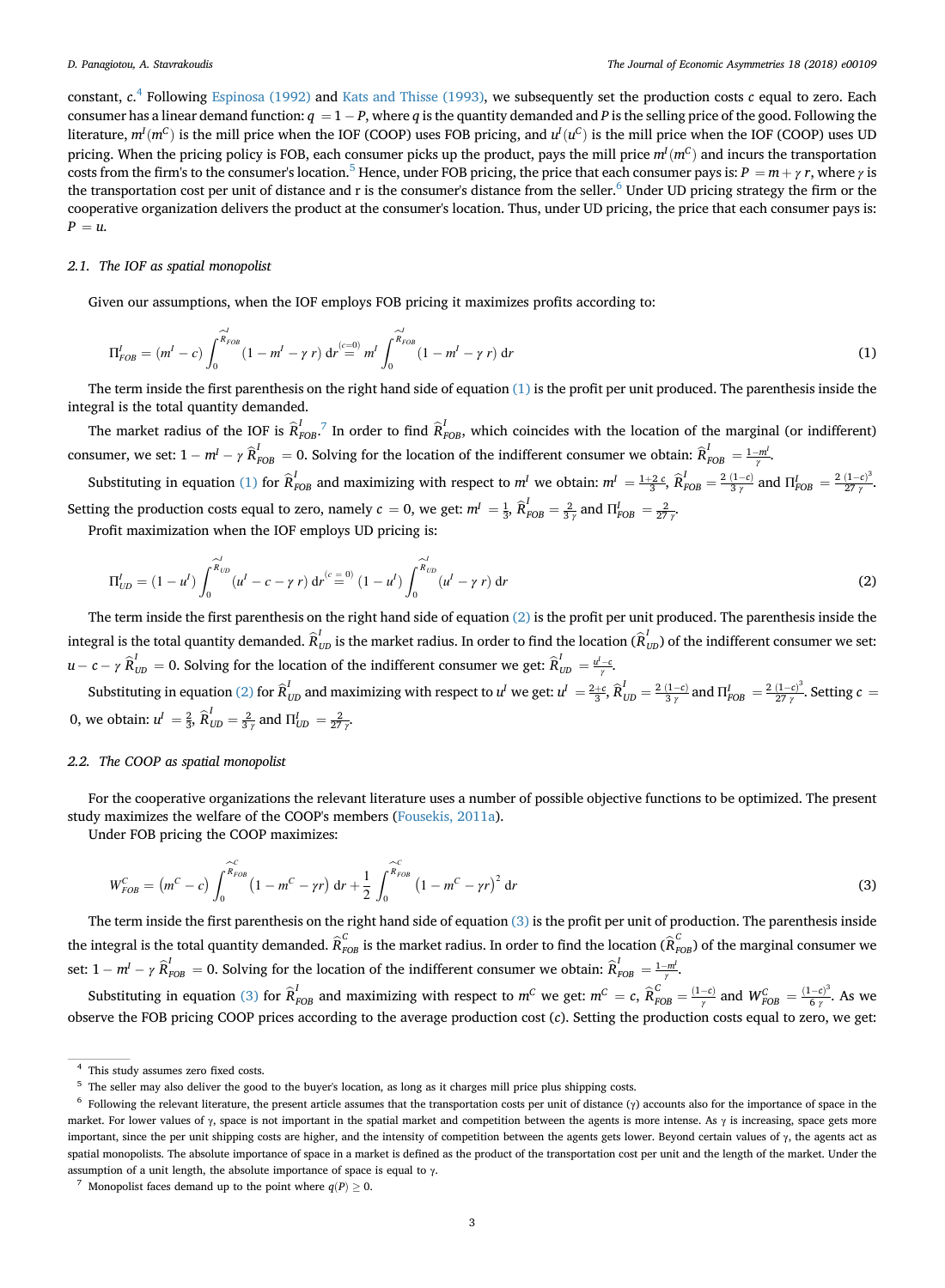<span id="page-3-0"></span> $m^C = 0$ ,  $\widehat{R}_{FOB}^C = \frac{1}{\gamma}$  and  $W_{FOB}^C = \frac{1}{6 \gamma}$ .

Profit maximization when the COOP employs UD pricing is:

$$
W_{UD}^C = (1 - u^C) \int_0^{\widehat{R}_{UD}} (u^C - c - \gamma r) dr + \frac{1}{2} \int_0^{\widehat{R}_{UD}} (1 - u^C)^2 dr
$$
 (4)

The term inside the first parenthesis on the right hand side of equation (4) is the profit per unit produced. The parenthesis inside the integral is the total quantity demanded.  $\widehat{R}_{UD}^C$  is the market radius. In order to find the location  $(\widehat{R}_{UD}^I)$  of the indifferent consumer we set:  $u^C - c - \gamma \widehat{R}_{UD}^C = 0$ . Solving for the location of the indifferent consumer we get  $\widehat{R}_{UD}^C = \frac{u^C - c}{\gamma}$ .

Substituting in equation (4) for  $\hat{R}_{UD}^C$  and maximizing with respect to  $u^C$  we get:  $u^C = \frac{1+2\ c}{3}, \hat{R}_{UD}^C = \frac{2(1-c)}{3\ \gamma}$  and  $W_{UD}^C = \frac{8(1-c)^3}{81\ \gamma}$ . As derived in the Appendix, the total average production costs of the UD pricing COOP, when serving market area  $\hat{R}$ , are equal to: AC =  $\frac{\gamma}{2}$   $\widehat{R}$  + c. We also show (in the appendix) that the UD pricing COOP prices according to the total average production costs, as the FOB pricing COOP does. Setting c equal to zero we obtain:  $u^C = \frac{1}{3}$ ,  $\widehat{R}_{UD}^C = \frac{2}{3\gamma}$  and  $W_{UD}^C = \frac{8}{81\gamma}$ .

Table 1 below summarizes all the findings.

## 3. Pure and mixed spatial competition

Maintaining the assumptions of section [2,](#page-1-0) we let the IOFs and/or the COOPS to be located at the two ends of a line with unit length. Firms hold Hotteling-Smithies conjectures when competing.

[Tribl \(2009\)](#page-15-0) and [Fousekis \(2011a](#page-15-0), [b\)](#page-15-0) assume that processing cooperatives price according to the net average revenue product (NARP). This behavior is consistent with the maximization of member welfare subject to break even constraint in processing ([Cotterill,](#page-15-0) [1987\)](#page-15-0). The present work adopts the same line of logic of the aforementioned studies. A behavior consistent with NARP pricing, when buying and processing the primary input, is pricing according to the average cost, when producing and selling the final product. Accordingly, the present work assumes that the FOB/UD pricing cooperative organizations price according to their average production costs. The equilibrium prices, of the FOB as well as the UD pricing COOPs when they operate as spatial monopolists (section [2\)](#page-1-0), support the assumption of pricing according to the average cost of production.

All the equilibrium relationships are derived while setting the constant average and marginal costs of production (c) equal to zero ([Espinosa, 1992;](#page-15-0) [Kats](#page-15-0) & [Thisse, 1993](#page-15-0)).

## 3.1. Pure duopoly: IOF vs IOF

## 3.1.1. Both IOFs use FOB pricing

Lets assume that firm A is located at the left end of the line and firm B is located at the right end of the line with unit length ([Fig. 1](#page-4-0)). Firm A (Firm B) sells at price  $m_A(m_B)$  and consumers are responsible for the shipping costs. The market boundary between the two IOFs is determined as:

$$
m_A + \gamma \widehat{R} = m_B + \gamma \left( 1 - \widehat{R} \right) \Rightarrow \widehat{R} = \frac{m_B - m_A + \gamma}{2 \gamma} \tag{5}
$$

Firms are symmetric, which means that:  $m_A = m_B = m$ . Hence, each IOF chooses m to maximize:

$$
\Pi_{FOB, FOB} = (m - c) \int_0^{\widehat{R}} (1 - m - \gamma r) dr \stackrel{(c = 0)}{=} m \int_0^{\widehat{R}} (1 - m - \gamma r) dr
$$
\n(6)

| Table 1                              |  |
|--------------------------------------|--|
| IOF and COOP as spatial monopolists. |  |

| Pricing strategies | IOF                                                       | COOP                                                                                            |
|--------------------|-----------------------------------------------------------|-------------------------------------------------------------------------------------------------|
| FOB:               | m <sup>1</sup>                                            | $m^C=0$                                                                                         |
|                    | $\widehat{R}^I_{FOB}\ =$<br>$\overline{3}$ $\overline{v}$ | $\widehat{\boldsymbol{R}}^{\boldsymbol{C}}_{\boldsymbol{F}\boldsymbol{O}\boldsymbol{B}}$<br>$=$ |
|                    | $\Pi_{FOB}^I \, = \, \overline{27\,\gamma}$               | $W_{FOB}^C = \frac{1}{6 \gamma}$                                                                |
| UD:                | ư<br>$\overline{2}$                                       | $u^C$<br>$\overline{3}$                                                                         |
|                    | $\widehat{R}_{U\!D}^I$<br>$3\gamma$                       | $\widehat{\boldsymbol{R}}_{\boldsymbol{U}\boldsymbol{D}}^{\boldsymbol{C}}$<br>$3\gamma$         |
|                    | $\Pi_{UD}^I$<br>27y                                       | $W_{\mathit{UD}}^{\mathit{C}}$<br>27y                                                           |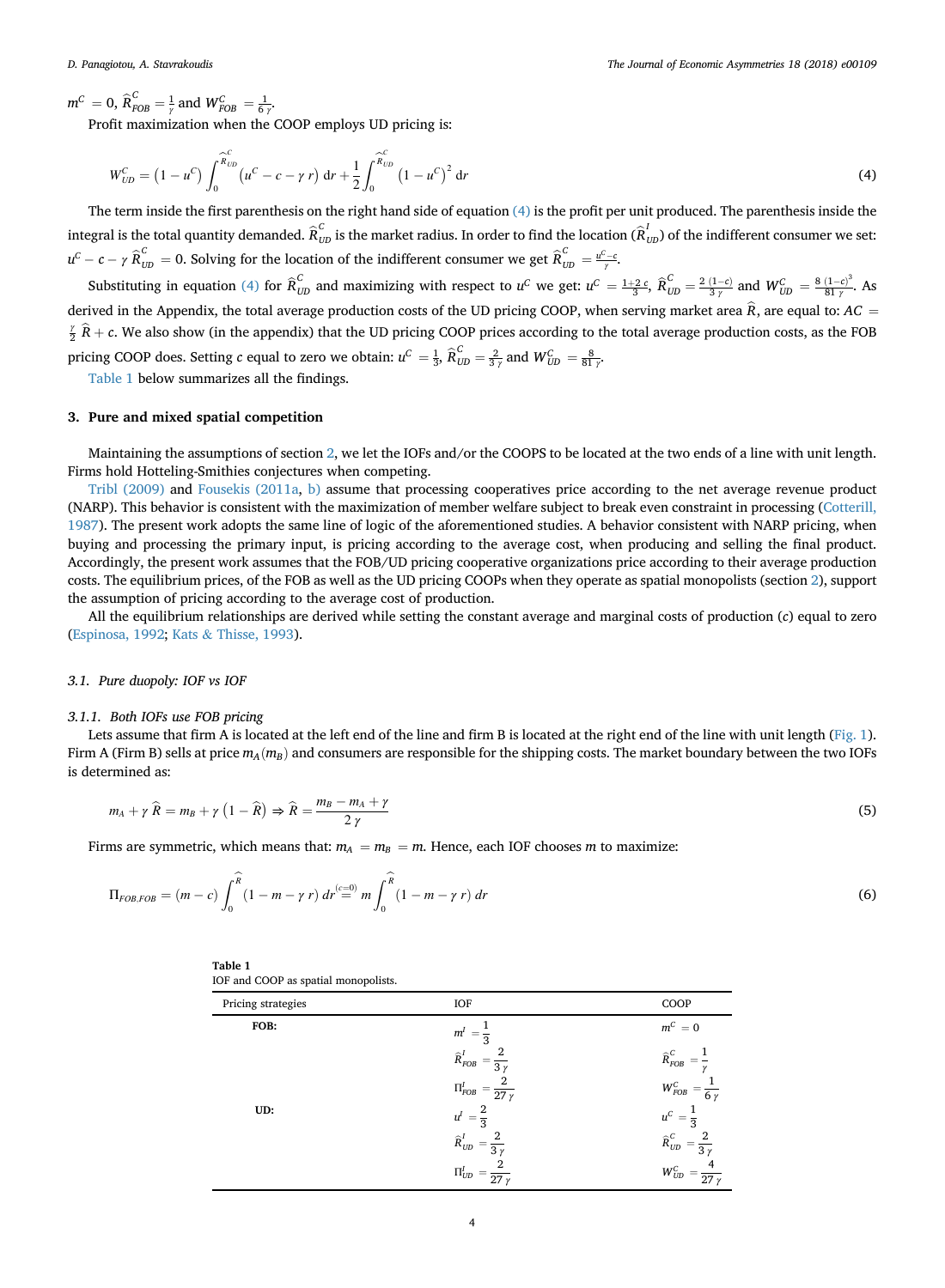<span id="page-4-0"></span>

Fig. 1. Competition when both IOFs use FOB pricing.

We substitute for  $\hat{R}$  from equation [\(5\)](#page-3-0) and maximize equation [\(6\)](#page-3-0) with respect to m. The equilibrium mill price for each IOF is:

$$
m_A = m_B = m = \frac{(2 - 5\gamma) + \sqrt{21\gamma^2 - 4\gamma + 4}}{4} \tag{7}
$$

For  $\gamma \leq \frac{4}{3}$ , the two IOFs compete for the market boundary and each firm serves fifty percent of the market. For  $\gamma > \frac{4}{3}$ , competition ceases to exist and each FOB pricing firm operates as an isolated spatial monopolist [\(Table 1](#page-3-0)).

## 3.1.2. One IOF uses FOB pricing and the other uses UD pricing

Lets assume that the FOB pricing firm is located at the left end and the UD pricing firm is located at the right end of the line with unit length. Three subcases are relevant. In the first one, for lower values of  $\gamma$ , the market boundary is defined by the IOFs' gross prices. In the second subcase, for intermediate values of  $\gamma$ , the boundary is determined by the UD pricing IOF's monopoly market area. In the third one, the IOFs operate as isolated spatial monopolists.

For small values of  $\gamma$ , the market boundary between the two IOFs is determined as:

$$
m + \gamma \widehat{R} = u \Rightarrow \widehat{R} = \frac{u - m}{\gamma} \tag{8}
$$

The FOB pricing IOF picks  $m$  to maximize:

$$
\Pi_{FOB} = (m - c) \int_0^{\widehat{R}} (1 - m - \gamma r) dr \stackrel{(c=0)}{=} m \int_0^{\widehat{R}} (1 - m - \gamma r) dr
$$
\n(9)

Maximizing equation  $(9)$  with respect to m, for a given price u by the UD pricing IOF, we get the reaction function for the FOB pricing IOF

$$
m = \frac{2 - \sqrt{3}u^2 - 6u + 4}{3} \tag{10}
$$

The UD pricing IOF maximizes:

$$
\Pi_{UD} = (1 - u) \int_{\widehat{R}}^{1} (u - c - \gamma (1 - r)) dr \stackrel{(c = 0)}{=} (1 - u) \int_{\widehat{R}}^{1} (u - \gamma (1 - r)) dr \tag{11}
$$

Maximizing equation (11) with respect to u, given the FOB pricing IOF's behavior, we obtain the reaction function of the UD pricing IOF:

$$
u = \frac{(4 m + 4 \gamma + 3) - \sqrt{7 m^2 + (14 \gamma - 12) m + 7 \gamma^2 - 12 \gamma + 9}}{9}
$$
\n(12)

Solving equations (10) and (12) simultaneously we obtain the equilibrium values for  $m$  and  $u$ . This mode of interaction continues until  $\gamma = 1.0516$ .<sup>8</sup>

In the second subcase, for intermediate values of γ, the boundary is determined by the UD pricing IOF's monopoly market area. The monopoly price for the UD pricing IOF is  $u=\frac{2}{3}$  and the market area is  $\hat{R}_{UD}=\frac{2}{3\gamma}$ . As [Fig. 2](#page-5-0) illustrates, consumers in the interval  $(R^E, 1 \widehat{R}_{UD}$ ,) will bear the transportation/shipping costs and purchase the product from the UD pricing IOF, at a lower gross price. Accordingly, the effective market boundary of the UD pricing IOF is  $R<sup>E</sup>$ .

The effective boundary  $R^E$  is calculated as:

<sup>&</sup>lt;sup>8</sup> If we set the equilibrium value u (equation (12)) equal to  $\frac{2}{3}$  (the monopoly price for the UD pricing IOF), we find  $\gamma = 1.0516$ .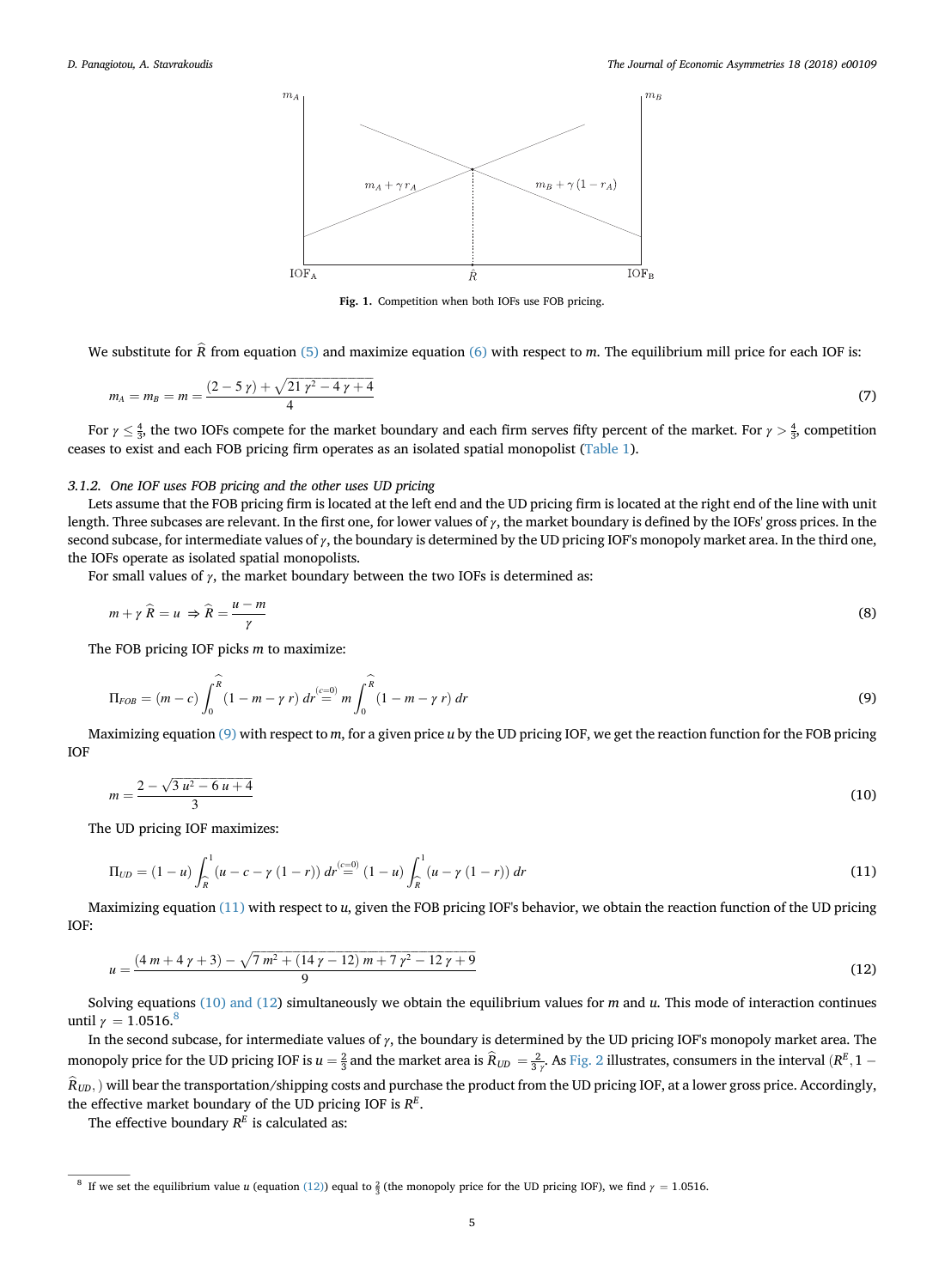<span id="page-5-0"></span>

Fig. 2. Competition when one IOF uses FOB and the other uses UD pricing (the effective boundary).

$$
m + \gamma R^{E} = u + \gamma \left(1 - \widehat{R}_{UD} - R^{E}\right) \Rightarrow \left(\sum_{u=\frac{2}{3},\widehat{R}_{UD}=\frac{2}{3}\gamma}\right) R^{E} = \frac{\gamma - m}{2\gamma} \tag{13}
$$

The term  $\gamma$   $(1 - R_{UD} - R^{E})$ , after the plus sigh on the right hand side of equation (13), represents the transportation costs involved when consumers travel between  $R^E$  and  $(1 - R_{UD})$ , in order to purchase the good from the UD pricing IOF. As equation (13) demonstrates, the effective boundary of the UD pricing IOF equals to:  $R^{E} = \frac{\gamma - m}{2 \gamma}$ .

Given the behavior of the UD pricing IOF, the FOB pricing IOF acts as a spatial monopolist, with a restricted market radius from zero to  $R^E$ .

Accordingly, profits for the FOB pricing IOF are:

$$
\Pi_{FOB} = (m - c) \int_0^{R^E} (1 - m - \gamma r) dr \stackrel{(c = 0)}{=} m \int_0^{\frac{\gamma - m}{2\gamma}} (1 - m - \gamma r) dr \tag{14}
$$

Maximizing equation  $(14)$  with respect to m, we obtain the equilibrium mill price:

$$
m = \frac{2\sqrt{21\,g^4 - 42\,g^3 + 15\,g^2 + 6\,g + 4} + (12\,g^2 - 12\,g + 4)}{15}
$$
\n<sup>(15)</sup>

For  $\gamma \leq 1.0516$ , the market boundary is determined by the firms' gross prices, as in equation [\(8\)](#page-4-0). For  $1.0516 < \gamma \leq \frac{4}{3}$ , the market boundary is the UD–pricing IOF's effective ( $R^E$ ) market area. For  $\gamma > \frac{4}{3}$ , the two IOFs operate as spatial monopolists and competition ceases to exist.

## 3.1.3. Both IOFs use UD pricing

Pure strategy equilibria, when symmetric UD pricing IOFs face competition from each other, do not exist ([Schuler](#page-15-0) & [Hobbs, 1982](#page-15-0); [Zhang](#page-15-0) & [Sexton, 2001\)](#page-15-0). An equilibrium in pure strategies exists only for those values of  $\gamma$  that enables firms to behave as isolated spatial monopolists. However a symmetric, mixed strategy Nash equilibrium exists.<sup>9</sup>

Given a price for firm B, we analyze firm A's profitability under two alternative pricing policies: i) Firm A undercuts firm B's price, and ii) Firm A overbids firm B's price. Firm A does not exactly match Firm B's price because this is never the best response on behalf of firm A ([Zhang](#page-15-0) & [Sexton, 2001](#page-15-0)).

When Firm A undercuts firm B's higher price  $(u_A < u_B)$ , the maximum market radius of the undercutting IOF (+) is:  $\widehat R^+_A = \frac{u_A^+}{\gamma}$ . Beyond

 $\widehat{R}_{A}^{+}$  firm A faces no demand.

Profits  $(\Pi_A^+)$  for firm A are given by:

$$
\Pi_A^+ = \left(1 - u_A^+\right) \int_0^{\widehat{R}_A^+} \left(u_A^+ - c - \gamma \, r\right) \, dr \stackrel{(c=0)}{=} \left(1 - u_A^+\right) \int_0^{\frac{u_A^+}{\gamma}} \left(u_A^+ - \gamma \, r\right) \, dr = \left(u_A^+\right)^2 \frac{\left(1 - u_A^+\right)}{2 \, \gamma} \tag{16}
$$

When Firm A concedes to firm B's lower price  $(u_A > u_B)$ , the market radius of the conceding IOF ( – ) is:  $(1 - \widehat{R}_A) = \left(1 - \frac{u_A}{r}\right)$ .<br>∫. Profits  $(\Pi_A^-)$  for firm A are given by:

$$
\Pi_{A}^{-} = \left(1 - u_{A}^{-}\right) \int_{0}^{\widehat{R}_{A}} \left(u_{A}^{-} - c - \gamma r\right) dr \stackrel{(c=0)}{=} \left(1 - u_{A}^{-}\right) \int_{0}^{\left(\frac{u_{A}^{-}}{7}\right)} \left(u_{A}^{-} - \gamma r\right) dr = \left(4 \gamma u_{A}^{-} - 3 \left(u_{A}^{-}\right)^{2} - \gamma^{2}\right) \frac{\left(1 - u_{A}^{-}\right)}{2 \gamma} \tag{17}
$$

<sup>9</sup> We follow the logic of [Zhang and Sexton \(2001\)](#page-15-0). Their analysis relies on the prior studies by [Beckmann \(1973\)](#page-15-0) and [Shilony \(1977\).](#page-15-0)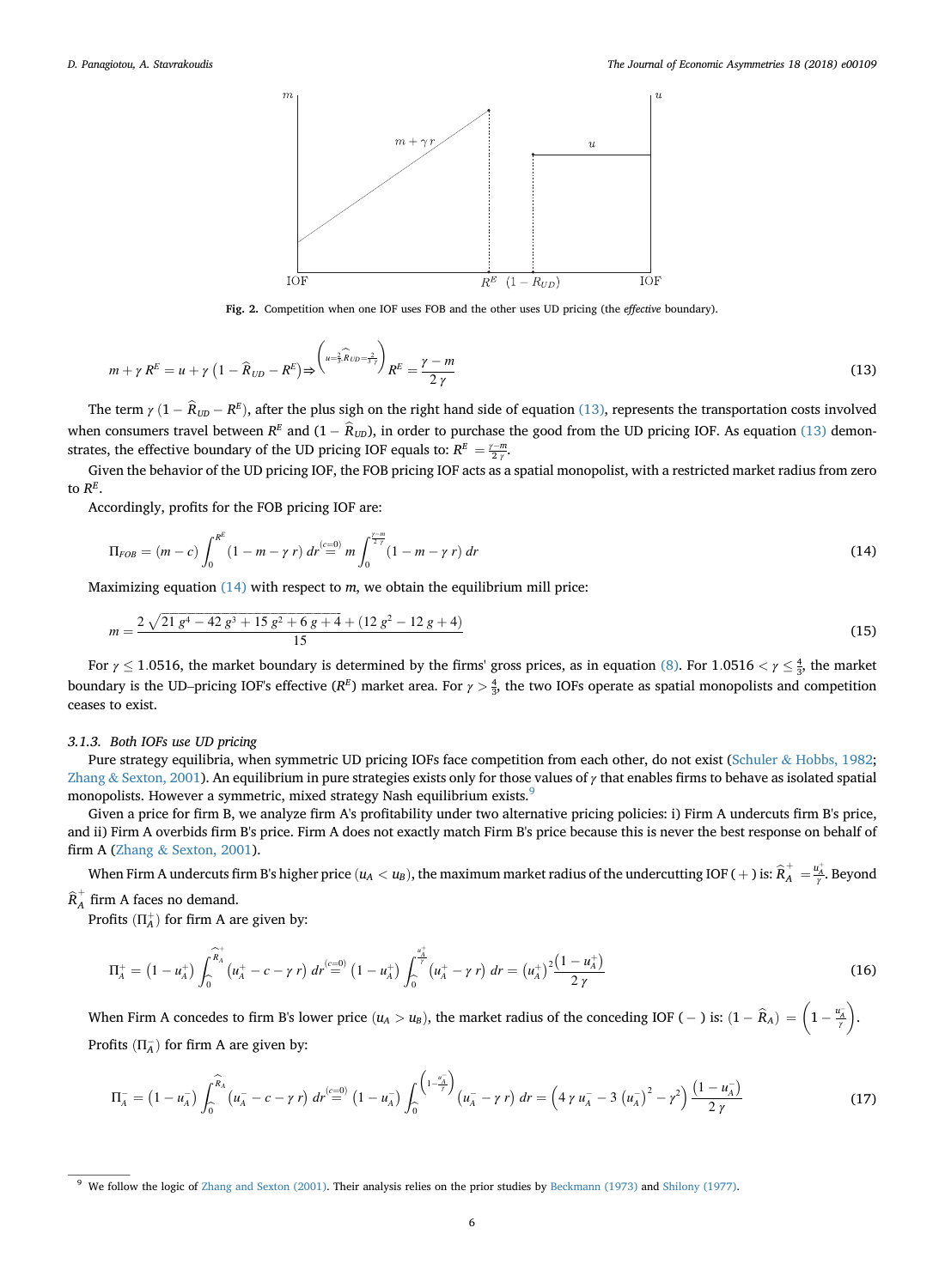<span id="page-6-0"></span>Firm A's profits when undercutting (equation [\(16\)\)](#page-5-0), and Firm A's profits when conceding (equation [\(17\)\)](#page-5-0), are discontinuous in  $u<sub>A</sub>$ . A violation of continuity and quasi–concavity in payoffs leads to the non–existence of Nash equilibrium in pure strategies [\(Dasgupta](#page-15-0) & [Maskin, 1986](#page-15-0)). We follow [Zhang and Sexton \(2001\)](#page-15-0) in order to obtain a symmetric Nash equilibrium in mixed strategy with the employment of the cumulative distribution function  $G(u)$ . If G is continuous in  $u_A$ , then  $G(u_A)$  is the optimal mixed strategy for firm A.

When firm A undercuts firm B's price:

$$
G(u_A) = \int_0^{u_A} dG(u_B) = prob(0 < u_A \leq u_B)
$$
\n(18)

and when firm A concedes:

$$
1 - G(u_A) = \int_{u_A}^1 dG(u_B) = prob(u_A > u_B)
$$
\n(19)

The expected payoff of firm A, when it charges price  $u_A$  and firm B employs  $G$ , is:

$$
E[\Pi_A(u_A, u_B)] = \int_0^{u_A} \Pi_A^+ dG(u_B) + \int_{u_A}^1 \Pi_A^- dG(u_B) = \Pi_A^+ G(u_A) + \Pi_A^- (1 - G(u_A))
$$
\n(20)

If  $u_{A1}$  is the higher price that firm A can charge, then  $G(u_{A1}) = 0$ , namely the probability that Firm A will charge a price higher than  $u_{A1}$  is zero. This implies that, when charging  $u_{A1}$ , firm A concedes to B's lower price. Profits for firm A, when conceding, are given by equation [\(17\):](#page-5-0)

$$
V = \Pi_A^- = \left(4 \gamma u_{A1} - 3 (u_{A1})^2 - \gamma^2\right) \frac{(1 - u_{A1})}{2 \gamma},\tag{21}
$$

where V is the value of the game. Maximizing V with respect to  $u_{A1}$  we get:

$$
u_{A1} = \frac{(4\gamma + 3) - \sqrt{7\gamma^2 - 12\gamma + 9}}{9},\tag{22}
$$

Equation (22) provides us with  $u_{A1}$ , which is the higher UD price that firm A will charge in mixed strategy.

Substituting the optimal value  $u_{A1}$  (equation (22)) in equation (21), we obtain the maximum value (V\*)of the game:

$$
V^* = \frac{1}{2\gamma} \left\{ \left( 1 - \frac{4\gamma + 3 - \sqrt{7\gamma^2 - 12\gamma + 9}}{9} \right) \left[ 4\gamma \left( \frac{4\gamma + 3 - \sqrt{7\gamma^2 - 12\gamma + 9}}{9} \right) - \frac{\left( 4\gamma + 3 - \sqrt{7\gamma^2 - 12\gamma + 9}}{27} \right)^2}{27} - \gamma^2 \right] \right\}
$$
(23)

If  $u_{A2}$  is the lower price that firm A will ever charge, then  $G(u_{A2}) = 1$ , namely the probability that Firm A will charge a price higher than  $u_{A2}$  is one. This implies that, under  $u_{A2}$ , firm A is adopting the undercutting strategy. Profits for firm A, when undercutting firm B's price, are given by equation [\(16\)](#page-5-0):

$$
V = \Pi_A^+ = \frac{(u_{A2})^2}{2\gamma} (1 - u_{A2})
$$
\n(24)

where V is the value of the noncooperative game as in equation (21). Substituting the optimal value of the game  $(V^*)$ , as given in equation (23), in equation (24), we can also obtain  $u_{A2}^*$ , which is the lower UD price that firm A will charge in mixed strategy.

For  $\gamma\leq\frac{4}{3}$ , the equilibrium is in mixed strategies and the payoff of each symmetric IOF is given by the optimal value function (V\*) of



Fig. 3. Competition when both the COOP and the IOF use FOB pricing.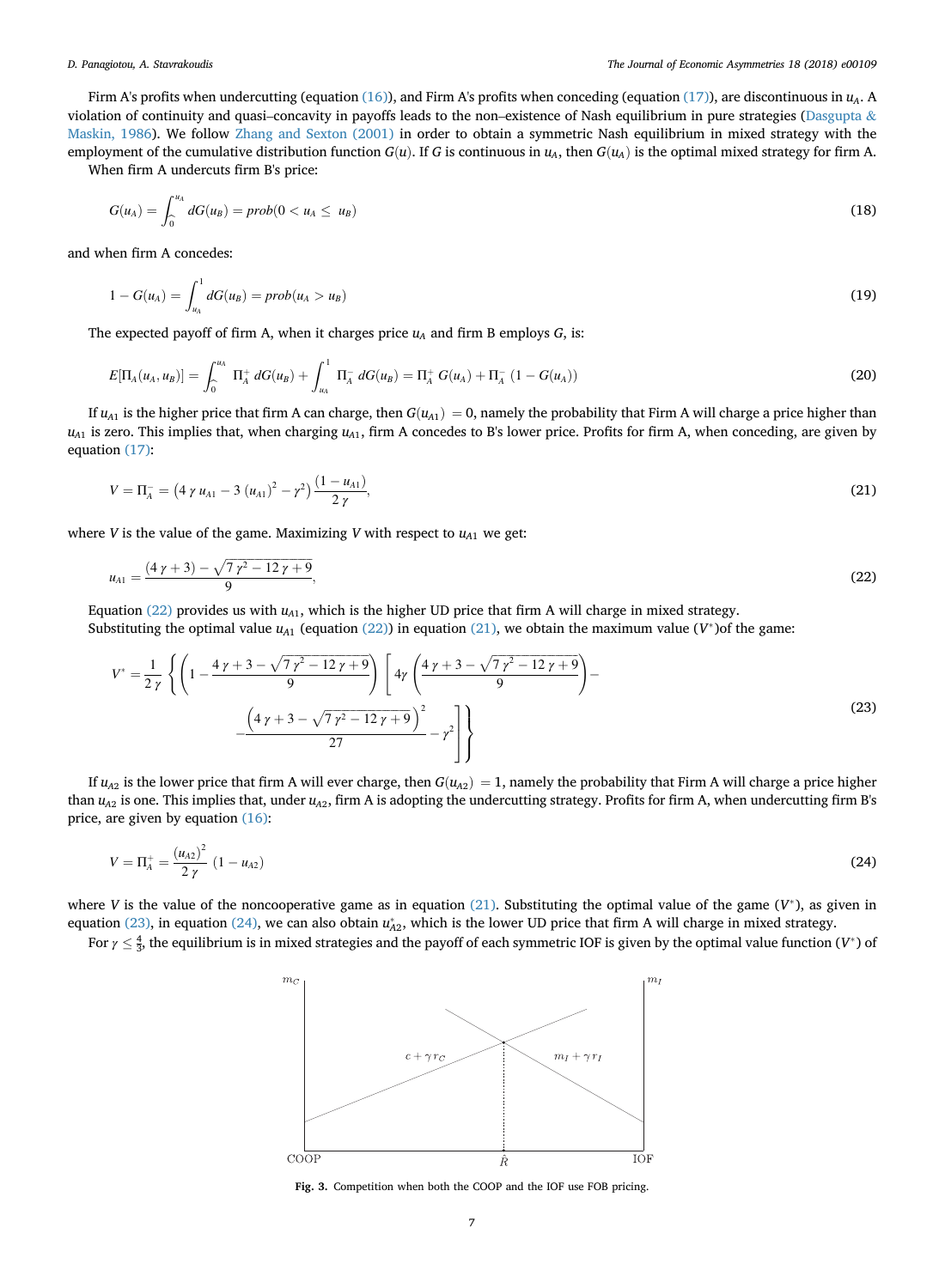the game. For  $\gamma > \frac{4}{3}$ , each UD pricing IOF operates as an isolated spatial monopolist.

## 3.2. Mixed duopoly: COOP vs IOF

## 3.2.1. Both the COOP and the IOF use FOB pricing

[Fig. 3](#page-6-0) presents the location of the two agents.<sup>10</sup> The COOP is located at the left end of the line (point 0) and prices according to the average cost of production, c. Hence,  $m^C = c = 0$ . The IOF is located at the right end of the line (point 1). The market boundary between the IOF and the COOP is determined as:

$$
m^{C} + \gamma \widehat{R} = m^{I} + \gamma \left(1 - \widehat{R}\right) \Rightarrow c + \gamma \widehat{R} = m^{I} + \gamma \left(1 - \widehat{R}\right) \Rightarrow \widehat{R} = \frac{1 - m^{I} + \gamma}{2 \gamma}
$$
\n
$$
(25)
$$

The IOF picks  $m<sup>I</sup>$  to maximize:

$$
\Pi_{FOB, FOB}^I = (m^I - c) \int_{\widehat{R}}^1 (1 - m^I - \gamma (1 - r)) dr \stackrel{(c=0)}{=} m^I \int_{\widehat{R}}^1 (1 - m^I - \gamma (1 - r)) dr \tag{26}
$$

We substitute for  $\hat{R}$  from equation (25) and maximize equation (26) with respect to  $m<sup>I</sup>$ . The equilibrium mill price for the IOF is:

$$
m' = \frac{(2\gamma + 4) - \sqrt{13\gamma^2 - 20\gamma + 16}}{9} \tag{27}
$$

For  $\gamma < \frac{5}{3}$ , the IOF and the COOP compete for the market boundary. For  $\gamma = \frac{5}{3}$ , the COOP serves sixty percent of the market leaving the remaining forty percent for the IOF. The equilibrium mill prices are  $m^C = c = 0$  and  $m^I = \frac{1}{3}$ . For  $\gamma > \frac{5}{3}$ , the two sellers become isolated spatial monopolists and there is no competition between the COOP and the IOF.

## 3.2.2. The COOP uses FOB pricing and the IOF uses UD pricing

The FOB pricing COOP sells according to the average cost of production, c. Hence,  $m^C = c = 0$ . For small values of  $\gamma$ , the market boundary is determined by the agents' gross prices:

$$
m^{C} + \gamma \widehat{R} = u^{I} \Rightarrow c + \gamma \widehat{R} = u^{I} \Rightarrow \widehat{R} = \frac{u^{I}}{\gamma}
$$
\n(28)

The IOF picks  $u^I$  to maximize:

$$
\Pi_{FOB, UD}^{I} = (1 - u^{I}) \int_{\widehat{R}}^{1} (u^{I} - c - \gamma (1 - r)) dr^{(c=0)} (1 - u^{I}) \int_{\widehat{R}}^{1} (u^{I} - \gamma (1 - r)) dr
$$
\n(29)

Substituting for  $\hat{R}$  from equation (28) and maximizing equation (29) with respect to  $u^I$ , we obtain the equilibrium UD price for the IOF:

$$
u' = \frac{(4\gamma + 3) - \sqrt{7\gamma^2 - 12\gamma + 9}}{9} \tag{30}
$$

For intermediate values of  $\gamma$ , the market boundary coincides with the IOF's effective boundary, which is located at  $R^E$  [\(Fig. 4\)](#page-8-0). The COOP cannot extend its market boundary further than  $R^E$ . Consumers in the interval  $(R^E, 1 - R^I_{UD})$  will bear the transportation/shipping costs and purchase the product from the IOF, at a lower gross price ([Fousekis, 2011a](#page-15-0)). Accordingly, the effective market boundary of the IOF is  $R^E$ . At the effective boundary  $R^E$  it holds:

$$
c + \gamma \widehat{R^E} = u^I + \gamma \left( 1 - R^I_{UD} - R^E \right) \Rightarrow \gamma \widehat{R^E} = u^I + \gamma \left( 1 - \frac{2}{3\gamma} - R^E \right)
$$
\n(31)

The term  $\gamma\left(1-\frac{2}{3\gamma}-R^E\right)$ , after the plus sigh on the right hand side of equation (31), represents the transportation/shipping costs involved when consumers travel from  $R<sup>E</sup>$  to the IOF's monopoly boundary, in order to purchase the good from the IOF. Solving for the effective boundary of the IOF from equation (31) we obtain  $R^E = \frac{1}{2}$ .

For  $\gamma<\frac{4}{3}$ , the market boundary is determined by the relationship in equation (28). For  $\frac{4}{3}\leq\gamma<$  2, the market boundary between the COOP and the IOF is defined by the IOF's effective boundary. For  $\gamma = 2$ , the monopolistic boundary of the IOF is located at 0.67 whereas its effective boundary at 0.5. For  $\gamma > 2$ , the two sellers operate as isolated spatial monopolists since competition stops existing between the COOP and the IOF.

<sup>&</sup>lt;sup>10</sup> In the mixed duopoly subcase, the present work assumes that the COOP (IOF) is always located at the left (right) end of the line with unit length.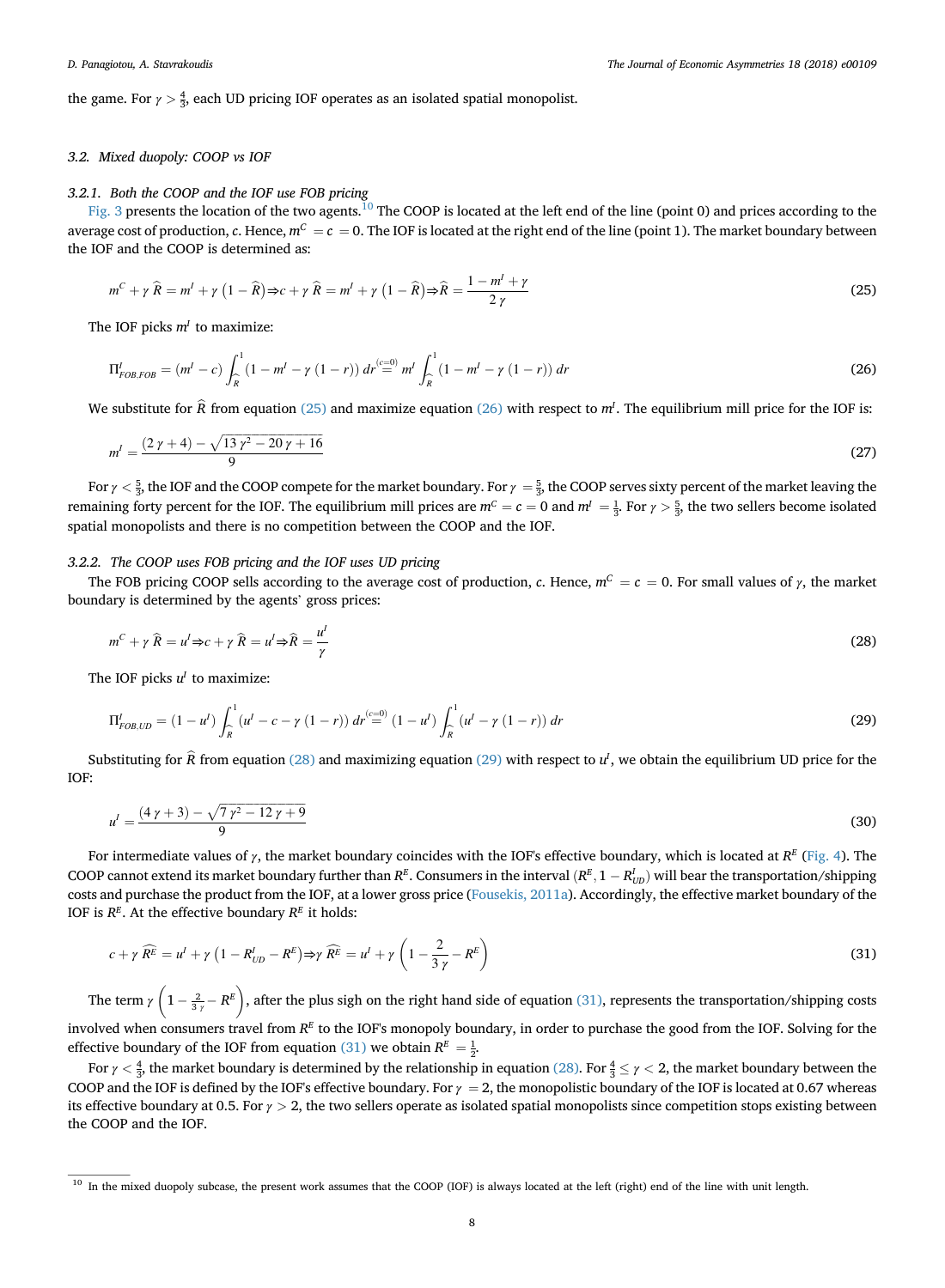<span id="page-8-0"></span>

Fig. 4. Competition when the COOP uses FOB and the IOF uses UD pricing (the IOF's effective boundary).

## 3.2.3. The COOP uses UD pricing and the IOF uses FOB pricing

Three subcases are relevant. In the first one, for small values of  $\gamma$ , the market boundary is defined by the IOF's and the COOP's gross prices. In the second subcase, for intermediate values of  $\gamma$ , the boundary is determined by the COOP's monopoly market radius. In the third one, the IOF and the COOP operate as isolated spatial monopolists.

The uniform delivered pricing COOP prices according to the average cost of production:  $u^C = \frac{v}{2}$   $\widehat{R}+c$ . Hence, in the first subcase, the market boundary between the IOF and the COOP is determined by the COOP's and the IOF's gross prices:

$$
u^C = m^I + \gamma \left(1 - \widehat{R}\right) \Rightarrow \begin{pmatrix} u^C = \frac{\gamma}{2} \widehat{R} + c \end{pmatrix} \frac{\gamma}{2} \widehat{R} + c = m^I + \gamma \left(1 - \widehat{R}\right) \Rightarrow \widehat{R} = \frac{2 \left(m^I + \gamma\right)}{3 \gamma} \tag{32}
$$

The IOF picks  $m<sup>I</sup>$  to maximize:

$$
\Pi_{UD,FOB}^{I} = (m^{I} - c) \int_{\widehat{R}}^{1} (1 - m^{I} - \gamma (1 - r)) dr \stackrel{(c=0)}{=} m^{I} \int_{\widehat{R}}^{1} (1 - m^{I} - \gamma (1 - r)) dr
$$
\n(33)

We substitute for  $\bar{R}$  from equation (32) and maximize equation (33) with respect to  $m<sup>l</sup>$ . The equilibrium FOB price for the IOF is:

$$
m' = \frac{(\gamma + 6) - \sqrt{7\gamma^2 - 24\gamma + 36}}{12} \tag{34}
$$

In the second subcase, the COOP operates as a spatial monopolist. The monopoly price for the UD pricing COOP is  $u^c = \frac{1}{3}$  and the market area is  $\hat{R}_{UD}^C = \frac{2}{3\gamma}$ . Beyond  $\hat{R}_{UD}^C = \frac{2}{3\gamma}$ , the COOP does not serve its customers since there is a violation of the even-breaking constraint.

Given the COOP's behavior, the FOB pricing IOF acts as a spatial monopolist with a restricted market radius:  $(1 - \hat{R}_{UD}^C)$ ). The IOF chooses  $m<sup>I</sup>$  to maximize:

$$
\Pi_{UD,FOB}^{I} = (m^{I} - c) \int_{\frac{2}{3\gamma}}^{1} (1 - m^{I} - \gamma (1 - r)) dr^{(c=0)} m^{I} \int_{\frac{2}{3\gamma}}^{1} (1 - m^{I} - \gamma (1 - r)) dr
$$
\n(35)

The IOF's equilibrium mill price is:

$$
m' = \frac{8 - 3\gamma}{12} \tag{36}
$$

For  $\gamma\leq 0.8148$ , the market boundary is determined by the firms' gross prices. For  $0.8148<\gamma\leq \frac{4}{3}$ , the market boundary is the COOP's monopoly boundary. For  $\gamma>\frac{4}{3}$ , the two sellers become isolated spatial monopolists and competition ceases to exist between the COOP and the IOF.

## 3.2.4. Both the COOP and the IOF use UD pricing

When symmetric UD pricing IOFs face competition from each other, equilibrium in pure strategies exists only for those values of  $\gamma$ that allows firms to behave as isolated spatial monopolists. do not exist [\(Schuler](#page-15-0) & [Hobbs, 1982;](#page-15-0) [Zhang](#page-15-0) & [Sexton, 2001\)](#page-15-0).

We follow [Fousekis \(2011a\)](#page-15-0) in order to determine whether, for the game between the UD pricing IOF and COOP examined here, the equilibrium is in pure or mixed strategies. The first step is to obtain the objective functions for the IOF and the COOP, under undercutting and conceding. Subsequently, we will check if they are continuous or discontinuous.<sup>11</sup>

When the COOP concedes ( $-$ ) to IOF's lower price ( $u<sub>C</sub> > u<sub>I</sub>$ ), the effective boundary of the undercutting IOF satisfies the relationship:

<sup>&</sup>lt;sup>11</sup> [Dasgupta and Maskin \(1986\)](#page-15-0) showed that a violation of continuity and quasi-concavity in payoffs leads to the non-existence of Nash equilibrium in pure strategies.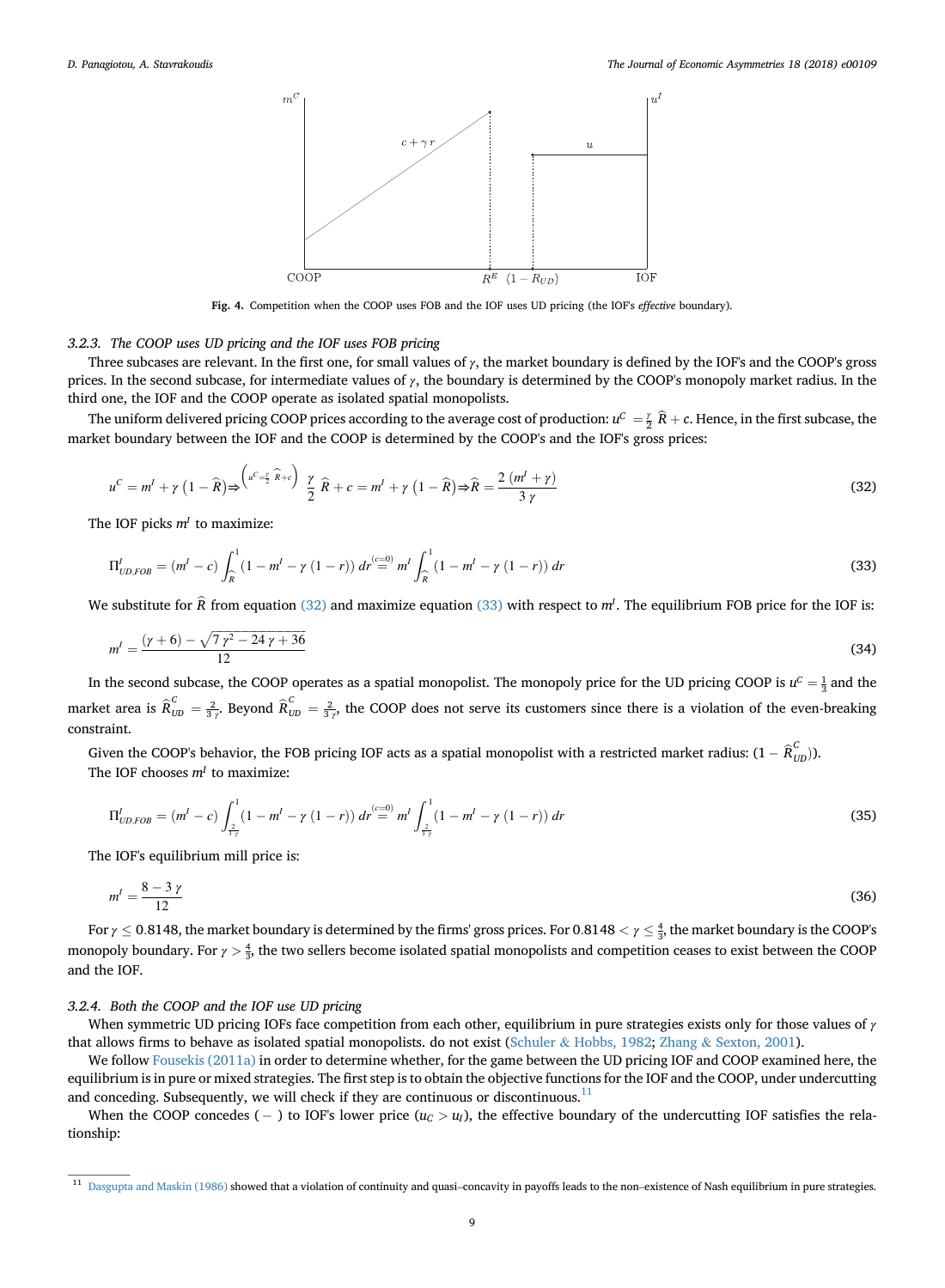$$
u_I^+ = u_C^- - \gamma \left( 1 - R_I^+ - R^E \right) \tag{37}
$$

The IOF by undercutting operates as a spatial monopolist and sets:

$$
u_l^+ - c - \gamma R_l^+ = 0 \Rightarrow R_l^+ = \frac{u_l^+}{\gamma}
$$
\n(38)

Substituting for  $R_I^+$  (equation (38)) in equation (37), we obtain:

$$
u_C^- = \gamma - \gamma R^E \tag{39}
$$

The COOP prices according to the average cost of production:

$$
u_C^-=\frac{\gamma}{2}R^E\tag{40}
$$

Equating relationships 39 and 40 we obtain:

$$
\gamma - \gamma R^E = \frac{\gamma}{2} R^E \Rightarrow R^E = \frac{2}{3}
$$
\n<sup>(41)</sup>

Substituting for  $\widehat{R}^E$  (equation (41)) into equation (39) or equation (40) we obtain:

$$
u_C^- = \gamma - \gamma \left(\frac{2}{3}\right) \Rightarrow u_C^- = \frac{\gamma}{3} \tag{42}
$$

When the COOP concedes  $(-)$ , the welfare of the members is:

$$
W_C^- = \frac{1}{2} \int_0^{R^E} \left(1 - u_C^-\right)^2 dr = \frac{1}{2} \left(1 - u_C^-\right)^2 R^E = \frac{1}{3} \left(1 - \frac{\gamma}{3}\right)^2 \tag{43}
$$

On the other hand, the undercutting COOP (+) has a market area of:  $R_C^+ = \frac{2 u_C^+}{\gamma}$  (since it prices according to the average cost of production). The welfare of the members is:

$$
W_C^+ = \frac{1}{2} \int_0^{R_C^+} \left(1 - u_C^+\right)^2 dr = \frac{1}{2} \left(1 - u_C^+\right)^2 R_C^+ = \left(1 - u_C^+\right)^2 \frac{u_C^+}{\gamma}
$$
(44)

When  $u_c^+ = \frac{y}{3} = u_c^-$ , member welfare from conceding and from undercutting are equal:

$$
W_A^- = W_A^+ = \frac{1}{3} \left( 1 - \frac{y}{3} \right)^2 \tag{45}
$$

Hence, for those values of  $\gamma$  where the COOP and the IOF compete for the market area (and there is total coverage of market area), member welfare from undercutting and from conceding is identical. This means that the welfare function of the COOP is not discontinuous. As a consequence, the cooperative does not randomize between undercutting and conceding. Given that for small values of  $\gamma$  the UD pricing COOP does not randomize between conceding and undercutting, it wouldn't make sense for the IOF to randomize [\(Fousekis,](#page-15-0) [2011a\)](#page-15-0). As an outcome, we can proceed to find the Nash equilibrium in pure strategies.

For small values of  $\gamma$ , the COOP sets  $u^C=\frac{\gamma}{3}$  and serves a market area of  $\widehat R^C=\frac{2}{3}$ . The boundary for the conceding IOF is located at  $\widehat R^C=$  $\frac{2}{3}$  and its restricted market radius is:  $1 - \widehat{R}^C = \frac{1}{3}$ .

Accordingly, the IOF chooses  $u^I$  to maximize:

$$
\Pi_{UD,UD}^{I} = (1 - u^{I}) \int_{\frac{2}{3\gamma}}^{1} (u^{I} - c - \gamma (1 - r)) dr \stackrel{(c = 0)}{=} (1 - u^{I}) \int_{\frac{2}{3\gamma}}^{1} (u^{I} - \gamma (1 - r)) dr
$$
\n(46)

The IOF's equilibrium price is:

$$
u' = \frac{1}{2} + \frac{\gamma}{4} \left( 1 - \frac{2}{3\gamma} \right) \tag{47}
$$

For intermediate values of  $\gamma$ , the COOP operates as an isolated spatial monopolist and sets:  $u^C = \frac{1}{3}$ . The market area that the COOP serves is:  $\widehat{\bm{\mathsf{R}}}^C_{\textit{UD}} = \frac{2}{3\gamma}$  Given the COOP's behavior, the restricted market area to be served by the conceding IOF is:  $(1-\widehat{\bm{\mathsf{R}}}^C) = \left(1-\frac{2}{3\gamma}\right)$ .).

Accordingly, the conceding IOF chooses  $u^I$  to maximize:

$$
\Pi_{UD,UD}^{I} = (1 - u^{I}) \int_{\frac{2}{3\gamma}}^{1} (u^{I} - c - \gamma (1 - r)) dr \stackrel{(c=0)}{=} (1 - u^{I}) \int_{\frac{2}{3\gamma}}^{1} (u^{I} - \gamma (1 - r)) dr
$$
\n(48)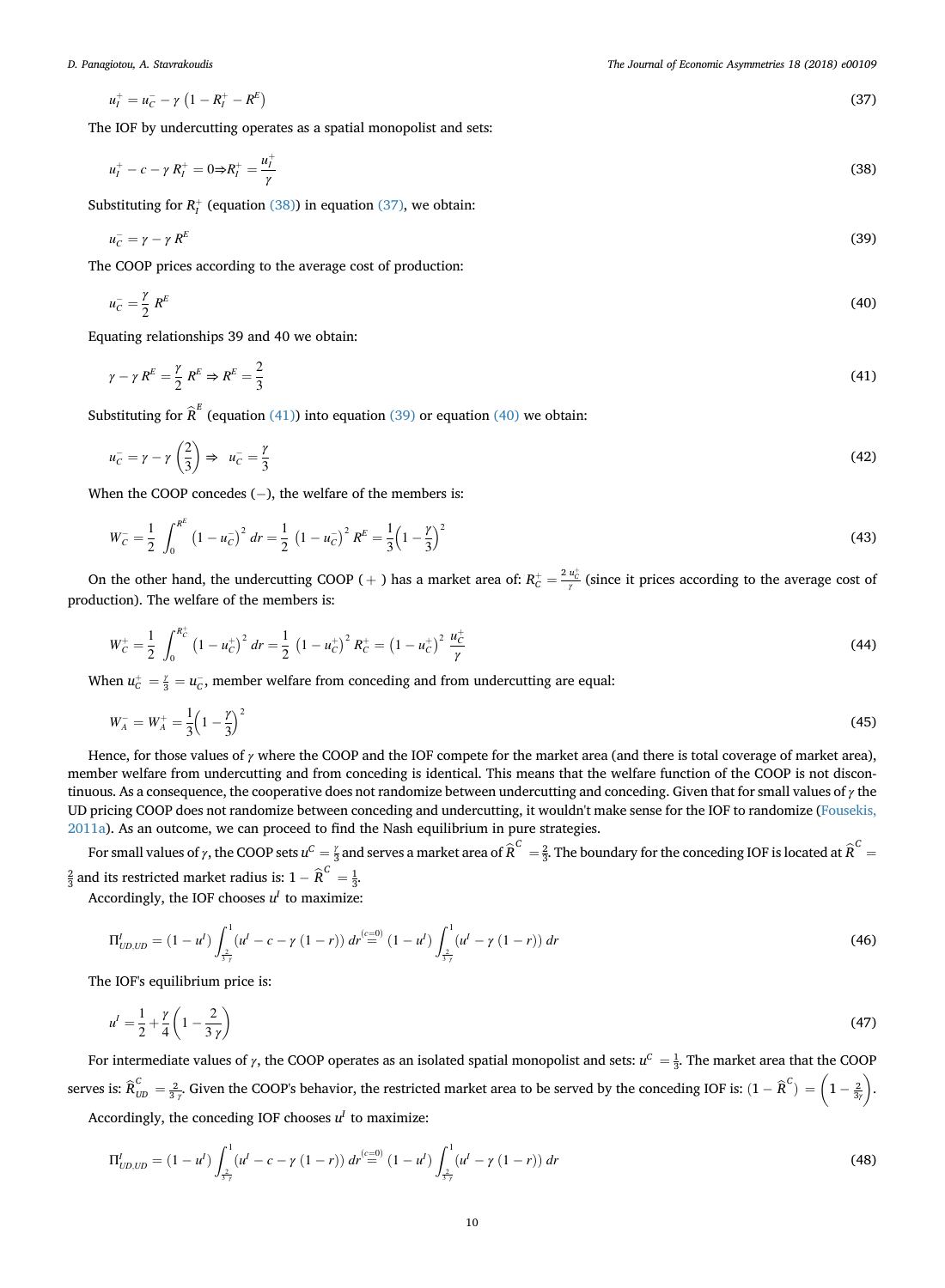The IOF's equilibrium price is:

$$
u' = \frac{1}{2} + \frac{\gamma}{4} \left( 1 - \frac{2}{3\gamma} \right)
$$
(49)

Competition for the market area continues until  $\gamma = \frac{4}{3}$ .

Hence, for  $\gamma \leq 1$ , the COOP sets  $u^C = \frac{\gamma}{3}$  and the IOF sets  $u^I_- = \frac{1}{2} + \frac{\gamma}{4}$  $\left(1 - \frac{2}{3} \right)$  . The market areas that the COOP and the IOF serve are, two thirds  $(\frac{2}{3})$  and one third  $(\frac{1}{3})$ , respectively. For  $1 < \gamma \leq \frac{4}{3}$ , the COOP and the conceding IOF set  $u^C = \frac{1}{3}$  and  $u^L = \frac{1}{2} + \frac{\gamma}{4}$  $\left(1-\frac{2}{3}\right)$ ), respectively. The market area that the COOP serves is  $\widehat R^C=\frac{2}{3\gamma'}$  whereas the market radius for the IOF equals to  $(1-\widehat R^C)$ ). For values of  $\gamma > \frac{4}{3}$ , the COOP and the IOF operate as isolated monopolists.

## 3.3. Pure duopoly: COOP vs COOP

## 3.3.1. Both COOPs use FOB pricing

COOP A is located at the left end of the line (point 0) and COOP B is located at the right end of the line (point 1).<sup>12</sup> COOP A (COOP B) sells at price  $m_A(m_B)$  and customers are responsible for the transportation costs. Each COOP prices according to the average cost of production, c.

The market boundary is determined as:

$$
m_A + \gamma \widehat{R_A} = m_B + \gamma \left( 1 - \widehat{R_A} \right) \Rightarrow \widehat{R_A} = \frac{m_B - m_A + \gamma}{2 \gamma} \tag{50}
$$

Due to symmetry:  $m_A = m_B = m$ . Furthermore, since each COOP prices according to the average cost of production:  $m = c = 0$ . In equilibrium, when the COOPs compete for the market area,  $m = c = 0$  and  $R_A = R_B = \frac{1}{2}$ . This mode of interaction continues until  $\gamma = 2$ . Hence, for  $\gamma \le 2$ , the two COOPs compete for the market boundary and each one of them serves half of the market. For  $\gamma > 2$ , competition ceases to exist and the two COOPs operate as isolated spatial monopolists.

## 3.3.2. One COOP uses FOB pricing and the other uses UD pricing

The UD pricing COOP is located at the left end of the line (point 0) and the FOB pricing COOP is located at the right end of the unit length line (point 1).  $\hat{R}_{UD}(\hat{R}_{POB})$  is the market area served by the UD (FOB) pricing COOP. When the two COOPs compete for the market radius,  $\hat{R}_{FOB} = (1 - \hat{R}_{UD})$ . Both COOPs price according to the average production costs:  $m = c = 0$  and  $u = c + \frac{\gamma}{2} \hat{R}_{UD} = \frac{\gamma}{2} \hat{R}_{UD}$ .

The market boundary i. s determined as:

$$
m + \gamma \left(1 - \widehat{R}_{UD}\right) = u \Rightarrow \gamma \left(1 - \widehat{R}_{UD}\right) = u \Rightarrow \left(\begin{matrix} u - \frac{\gamma}{2} & \widehat{R}_{UD} \\ v & 1 - \widehat{R}_{UD}\end{matrix}\right) = \frac{\gamma}{2} \widehat{R}_{UD} \tag{51}
$$

Solving equation (51) we obtain:  $\hat{R}_{UD} = \frac{2}{3}$ . Accordingly,  $\hat{R}_{FOB} = \frac{1}{3}$  and  $u = \frac{y}{3}$ . As we can observe, the more aggressive UD pricing COOP serves a larger market area.

The two COOPs compete for the market area until the gross consumer prices are equal:

$$
\gamma\left(1-\frac{2}{3\,\gamma}\right)=\frac{1}{3}\,\,\Rightarrow\,\gamma=1
$$

Hence, for  $\gamma \leq 1$ , the two COOPs compete for the market boundary: the UD pricing COOP serves two thirds of the market and the FOB pricing COOP serves the remaining one third of the market.

For intermediate values of γ, the UD pricing COOP acts as an isolated monopolist. The FOB pricing COOP acts as an isolated monopolist as well, but with a restricted market area:  $\widehat R_{FOB} = \left(1 - \frac{2}{3}\right)^2$  $\big).$ 

This mode of interaction continues until the market area the monopolistic FOB pricing COOP uses and the area that the monopolistic UD pricing COOP does not serve are equal to each other:

$$
\frac{1}{\gamma} = \left(1 - \frac{2}{3\gamma}\right) \Rightarrow \gamma = \frac{5}{3}
$$

Accordingly, for  $1 < \gamma \le \frac{5}{3}$ , the UD pricing COOP behaves as a spatial monopolist and the market area that serves is  $\widehat{R}_{UD} = \frac{2}{3\gamma}$ . The FOB pricing COOP operates as a spatial monopolist with a constrained market radius (1  $-\frac{2}{3}$ )  $\left( \cdot \right)$ . For  $\gamma > \frac{5}{3}$ , competition ceases to exist and

<sup>&</sup>lt;sup>12</sup> The same line of figures apply to this spatial game as well. The only difference is that two COOPs are at the ends of the line competing.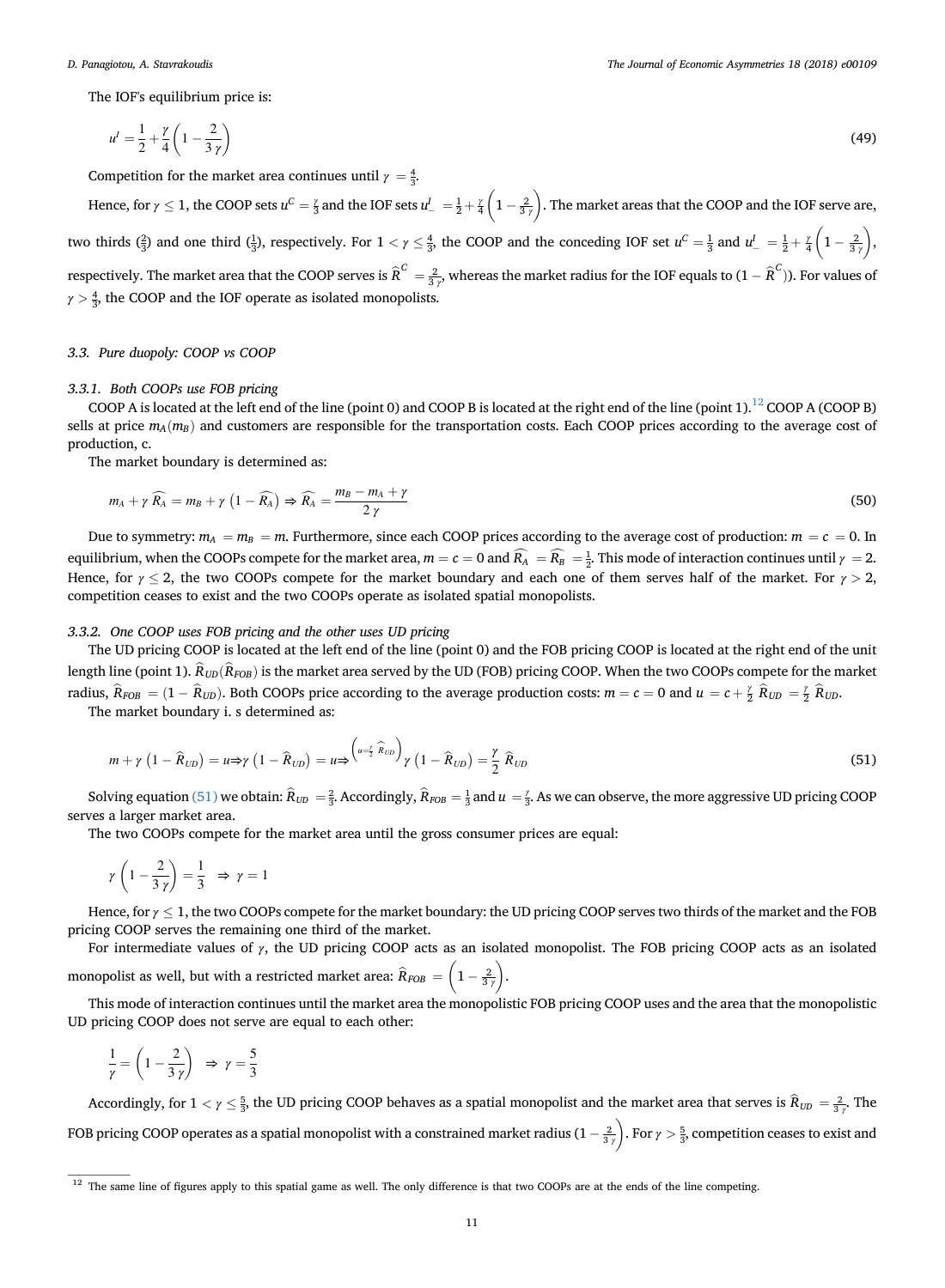<span id="page-11-0"></span>each COOP behaves as an isolated spatial monopolist.

## 3.3.3. Both COOPs use UD pricing

We follow [Fousekis \(2011a](#page-15-0), [b\)](#page-15-0) in order to determine whether, for the game between the IOF and COOP examined here, the equilibrium is in pure or mixed strategies. We are going to examine whether the welfare functions for the IOF and the COOP and verify their continuity (or discontinuity).

When COOP A undercuts (+) COOP B's price ( $u_A < u_B$ ), member welfare is:

$$
W_A^+ = \frac{1}{2} \int_0^{R_A^+} (1 - u_A)^2 \, dr = \frac{1}{2} \left( 1 - u_A \right)^2 \frac{2 u_A}{\gamma} = \left( 1 - u_A \right)^2 \frac{u_A}{\gamma} \tag{52}
$$

When COOP A concedes (  $-$  ) to COOP B's lower price ( $u_A > u_B$ ), then member welfare is:

$$
W_A^- = \frac{1}{2} \int_0^{R_A^-} (1 - u_A)^2 dr = \frac{1}{2} (1 - u_A)^2 \left( 1 - \frac{2 u_B}{\gamma} \right)
$$
 (53)

When the symmetric UD pricing COOPs compete for the market area, they set  $u_A=u_B=\left(c+\frac{y}{2}\ R\right)^2=$  total average production cost.

Since  $c = 0$ ,  $u_A = u_B = \frac{y}{2}R$ . Under competition, and symmetry,  $\hat{R}_A = \hat{R}_B = \frac{1}{2}$ . Accordingly,  $u_A = u_B = \frac{y}{4}$ .

Substituting the value of  $\frac{y}{4}$  (for  $u_A$  and  $u_B$ ) in equation (52) and 53, and evaluating the welfare of the members when COOP A undercuts and when it concedes we get:

$$
W_A^+ = W_A^- = \frac{1}{4} \left( 1 - \frac{\gamma}{4} \right)^2 \tag{54}
$$

Hence, for those values of  $\gamma$  where the symmetric COOPs compete for the market area (and there is total coverage of market area), welfare from undercutting and from conceding is identical. This means that the welfare function is not discontinuous and the cooperatives do not randomize between undercutting and conceding. As an outcome, we have the existence of a Nash equilibrium in pure strategies. Competition continues until  $\gamma=\frac{4}{3}$ . Thus, for  $\gamma\leq\frac{4}{3}$ , the UD pricing COOPs interact with each other and compete for the market area. For values of  $\gamma > \frac{4}{3}$ , the two COOPs operate as isolated monopolists.

## 4. Nash equilibria in pure strategies

In the first stage of the game the agents choose their pricing strategies (FOB or UD). In the second stage of the game the agents price according to the pricing rules as derived in Section [3.](#page-3-0) Figs. 5–<sup>8</sup> summarize the findings from the Nash equilibria of the second stage of the game. The pure strategy Nash equilibria, for the three different duopolistic spatial games examined in this article, are presented in what follows.

## 4.1. IOF vs IOF

Panel A of Fig. 5 shows the IOF's profits, under FOB and UD pricing, when the rival IOF employs FOB pricing. For  $\gamma$  < 0.494, FOB pricing entails higher profits than UD pricing. For 0.494  $\lt \gamma \leq 1.315$ , UD pricing entails higher profits than FOB pricing. For  $\gamma > 1.315$ , FOB and UD pricing present the IOF with the same amount of profits.

Panel B of Fig. 5 presents the IOF's profits, when employing FOB and UD pricing, given that the rival IOF uses UD pricing. For  $\gamma \leq 0.607$ , FOB pricing entails higher profits than UD pricing. For 0.607  $\langle \gamma \leq 1.667$ , UD pricing entails higher profits than FOB pricing.



Fig. 5. Profits for firm i given: A) firm j uses FOB pricing, and B) firm j uses UD pricing. Continuous blue (dotdashed red) lines represent UD (FOB) pricing strategy for firm i. (For interpretation of the references to colour in this figure legend, the reader is referred to the Web version of this article.)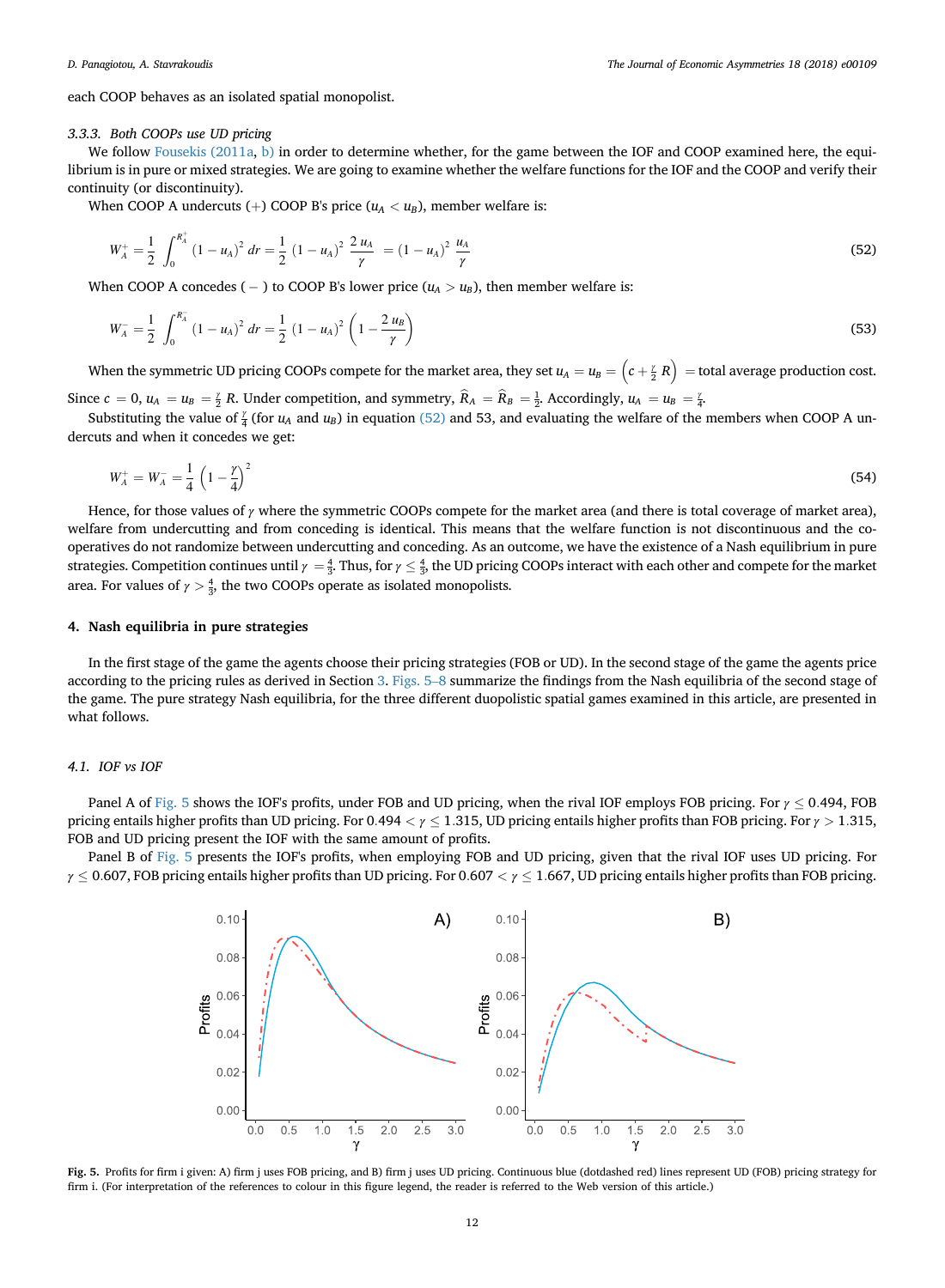<span id="page-12-0"></span>

Fig. 6. Profits for IOF given: A) COOP uses FOB pricing, and B) COOP uses UD pricing. Continuous blue (dotdashed red) lines represent UD (FOB) pricing strategy for the IOF. (For interpretation of the references to colour in this figure legend, the reader is referred to the Web version of this article.)



Fig. 7. Member welfare for COOP given: A) IOF uses FOB pricing, and B) IOF uses UD pricing. Continuous blue (dotdashed red) lines represent UD (FOB) pricing strategy for the COOP. (For interpretation of the references to colour in this figure legend, the reader is referred to the Web version of this article.)



Fig. 8. Member welfare for COOP i given: A) COOP j uses FOB pricing, and B) COOP j uses UD pricing. Continuous blue (dotdashed red) lines represent UD (FOB) pricing strategy for COOP i. (For interpretation of the references to colour in this figure legend, the reader is referred to the Web version of this article.)

For  $\gamma > 1.667$ , FOB and UD pricing present the IOF with the same profits.

For  $\gamma \leq 0.494$ , FOB pricing is a strictly dominant strategy for both IOFs. For 0.494  $\lt \gamma \leq 0.607$ , the (FOB, UD) and (UD, FOB) are the pure strategy Nash equilibria. The (UD, UD) emerges as a Nash equilibrium for  $0.607 < \gamma \leq 1.315$ . The (UD, UD) is also the pure strategy Nash equilibrium for 1.315  $\lt \gamma \le 1.667$ . For  $\gamma > 1.667$ , the IOFs act as isolated monopolists and competition is not present under any price strategy combination. Hence, and any combination of the pricing policies constitutes a pure strategy Nash equilibrium.

As the importance of space is decreasing and competition between the two IOFs is more intense (low values of <sup>γ</sup>), the quasi–collusive (FOB,FOB) pricing configuration is the pure strategy Nash equilibrium of the game. As space gets more important (higher costs of transportation), the more aggressive UD pricing is the strategic choice for both IOFs.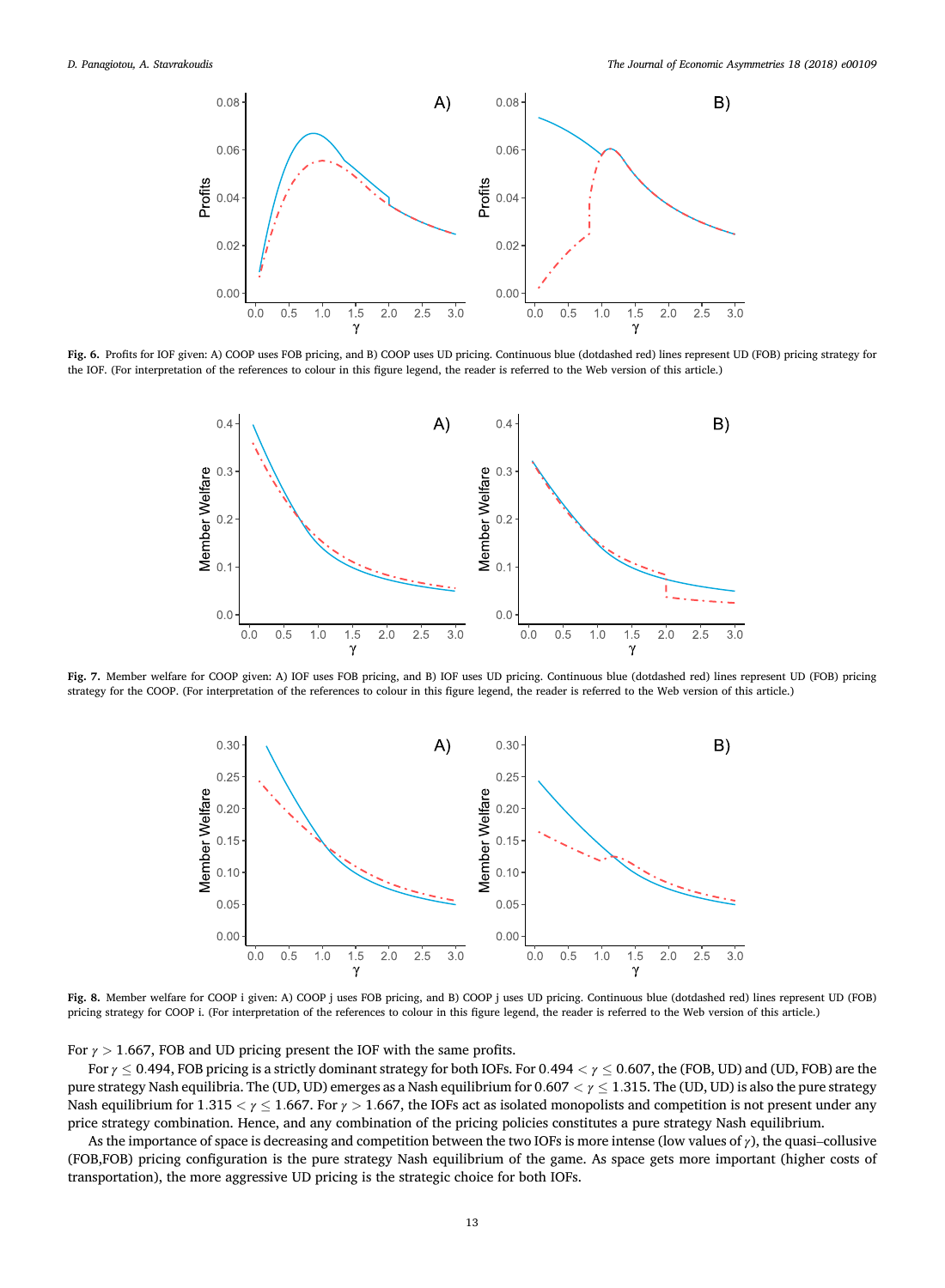## <span id="page-13-0"></span>4.2. IOF vs COOP

Panel A of [Fig. 6](#page-12-0) shows the payoff to the IOF, under FOB and UD pricing, when the rival COOP employs FOB pricing. UD pricing entails higher profits than FOB pricing for  $\gamma$  < 2. For  $\gamma$  > 2 the FOB and UD pricing policies present the IOF with the same amount of profits. Panel B of [Fig. 6](#page-12-0) presents the profits to the IOF, under FOB and UD pricing, given that the COOP uses UD pricing. For  $\gamma$  < 1, UD pricing presents the IOF with higher profits than FOB pricing. Profits for the IOF are the same, under FOB and UD pricing, for  $\gamma > 1$ .

Panel A of [Fig. 7](#page-12-0) shows the welfare of the COOP's members, under FOB and UD pricing, given that the rival IOF employs FOB pricing. For  $\gamma \leq 0.734$ , UD pricing entails higher member welfare than FOB pricing. For  $\gamma > 0.734$ , FOB pricing presents the COOP's member with higher welfare than UD pricing. Panel B of [Fig. 7](#page-12-0) shows the COOP's member welfare, under FOB and UD pricing, given that the rival IOF uses UD pricing. UD pricing entails higher member welfare than FOB pricing for  $\gamma \leq 0.874$  as well as for  $\gamma > 2$ . FOB pricing entails higher member welfare than UD pricing for  $0.874 < y < 2$ .

For  $\gamma \le 0.734$ , the UD pricing is a strictly dominant strategy for both the IOF and the COOP. For 0.734  $\lt \gamma \le 0.874$ , the pricing strategy (UD,UD) is the still the pure strategy Nash equilibrium (but not strictly dominant). For  $0.874 < \gamma \leq 1$ , the (FOB,UD) is the weakly dominant strategy equilibrium, namely the COOP employing FOB pricing and the IOF using UD pricing. For  $1 < \gamma \leq 2$ , FOB pricing is a strictly dominant strategy for the COOP and UD pricing is a weakly dominant strategy for the IOF. For  $\gamma > 2$ , the (FOB,FOB) pricing configuration is the (pareto superior) pure strategy Nash equilibrium.

As space gets less important and competition between the two agents is more intense (low values of  $\gamma$ ), UD pricing is the strictly dominant strategy for both the COOP and the IOF. Hence, the more aggressive (UD,UD) pricing configuration is the (strictly dominant) pure strategy Nash equilibrium of the game. As the cost of shipping is increasing (higher values of  $\gamma$ ), the FOB pricing becomes part of the strategic choice for both agents. When acting as isolated spatial monopolists ( $\gamma > 2$ ), (FOB,FOB) is the pure strategy Nash equilibrium of the game.

## 4.3. COOP vs COOP

Panel A of [Fig. 8](#page-12-0) depicts the COOP's member welfare under FOB and UD pricing, when the rival COOP uses FOB pricing. The UD pricing entails higher welfare than FOB pricing for  $\gamma$  < 1.035. For  $\gamma$  > 1.035, the FOB pricing entails higher member welfare than UD pricing. Panel B of [Fig. 4](#page-8-0) presents the COOP's member welfare, under FOB and UD pricing, given that the rival COOP employs UD pricing. The UD pricing entails higher member welfare than the FOB for  $\gamma \leq 1.175$ . The FOB pricing entails higher welfare, for the members of the COOP, than UD pricing for  $\gamma > 1.175$ .

For  $\gamma \leq 1.035$ , the UD is a strictly dominant strategy for both COOPs. For 1.035  $\lt \gamma \leq 1.175$ , there are the two pure strategy Nash equilibria: (FOB, FOB) and (UD, UD). The former is pareto superior to the latter. Hence, for intermediate values of  $\gamma$ , both COOPs will be better off if they coordinate their actions and employ FOB pricing strategies (i.e. tacit collusion). For  $\gamma > 1.175$ , the FOB is a strictly dominant strategy for both COOPs.

According to the results, the aggressive (UD,UD) strategy is the Nash equilibrium for high intensity of competition, whereas the quasi-collusive (FOB, FOB) is the Pareto superior Nash equilibrium for intermediate and low intensity of competition (higher shipping costs).

Table 2 summarizes all the Nash equilibria of the second stage of the game, for each of the three spatial games.

## 5. Discussion

 $\equiv$  22  $\equiv$ 

The results of the present study indicate that, in pure and mixed spatial duopoly games, the behavioral assumptions of the agents, along with the costs of transportation, are the most important determinants of the Nash equilibrium strategies. These findings are in line with the findings in the relevant literature [\(Zhang](#page-15-0) & [Sexton, 2001;](#page-15-0) [Fousekis, 2011b,](#page-15-0) [a\)](#page-15-0).

The investor owned firms maximize profits, which involves pricing according to the marginal revenue product and charging the highest possible price to the consumers of the product. On the other hand, the cooperative organizations maximize member welfare and price according to the average cost of production (break even in the production of the good). The latter translates into charging the lowest possible price to the members of the cooperative organizations. As a consequence, COOPs behave very aggressively. Their introduction in the market intensifies the pricing competition in the spatial duopoly market and eliminates quasi–collusive Nash

| Table 2<br>Nash equilibria in strategic pricing choices. |             |  |
|----------------------------------------------------------|-------------|--|
| IOF vs IOF                                               | COOP vs IOF |  |

| IOF vs IOF                                                                                                               |                                                                                                                     | COOP vs IOF                                                                                                   |                                                                                 | COOP vs COOP                                              |                                                                  |
|--------------------------------------------------------------------------------------------------------------------------|---------------------------------------------------------------------------------------------------------------------|---------------------------------------------------------------------------------------------------------------|---------------------------------------------------------------------------------|-----------------------------------------------------------|------------------------------------------------------------------|
| Range of $\gamma$                                                                                                        | Nash equilibria                                                                                                     | Range of $\gamma$                                                                                             | Nash equilibria                                                                 | Range of $\gamma$                                         | Nash eauilibria                                                  |
| $\gamma < 0.494$<br>$0.494 < \gamma < 0.607$<br>$0.607 < \gamma < 1.315$<br>$1.315 < \gamma < 1.667$<br>$\gamma > 1.667$ | (FOB.FOB) <sup>a</sup><br>(FOB, UD) or (UD, FOB)<br>(UD,UD) <sup>a</sup><br>(FOB, FOB), (UD, UD)<br>Any combination | $\gamma \le 0.734$<br>$0.734 < \gamma < 0.874$<br>$0.874 < \gamma < 1$<br>$1 < \gamma \leq 2$<br>$\gamma > 2$ | (UD,UD) <sup>a</sup><br>(UD,UD)<br>$(FOB, UD)^a$<br>$(FOB, UD)^D$<br>(FOB, FOB) | $\gamma < 1.035$<br>$1.035 < \gamma < 1.175$<br>v > 1.175 | (UD,UD) <sup>a</sup><br>(FOB, FOB) or (UD, UD)<br>$(FOB, FOB)^a$ |

<sup>a</sup> Strictly dominant strategy equilibrium.

**b** Weakly dominant strategy equilibrium.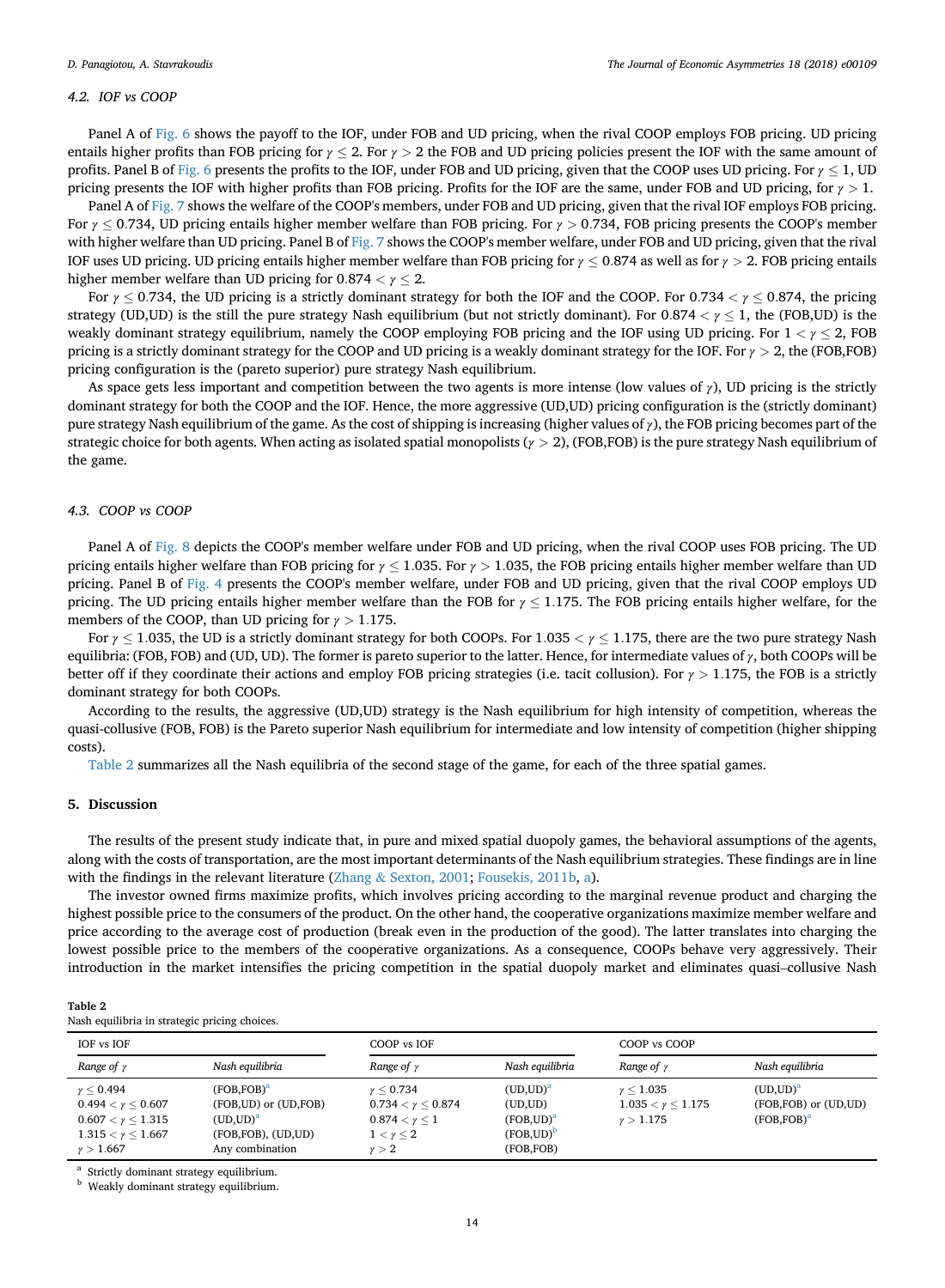<span id="page-14-0"></span>equilibria. [Fousekis \(2011a](#page-15-0), [b\)](#page-15-0) arrives at the same conclusion when COOPs are also introduced in the market.

The findings of the present work reveal that, when only the IOFs are competing in the market, the quasi–collusive (FOB,FOB) pricing configuration is the Nash equilibrium of the game as competition gets more intense (low values of  $\gamma$ ). The introduction of a COOP in the market (instead of one of the IOFs) has an impact on the strategic outcome of the game. The IOF now has to compete against a rival who prices very aggressively for all the values of  $\gamma$ , under which the two rivals have to compete for the market area. In this case, the lower values of  $\gamma$ , instead of fostering a quasi–collusive Nash equilibrium raise the level of aggressive pricing from both agents. As an outcome, both the IOF and the COOP employ the more aggressive UD pricing as their strategic choice, as competition increases. When introducing a second COOP in the market, UD is the strictly dominant pricing strategy for each COOP as competition gets more vigorous. The cooperative organizations can be more aggressive because it is relatively easy to satisfy the break even constraint, even with lower prices offered to the members. For intermediate or higher per unit shipping costs, namely as space gets more important, FOB becomes part of agents' strategic choice, in all three spatial games. Under FOB, consumers have to pay for the social costs of transportation. Hence, the introduction of the COOP(s) in the market eliminates the quasi–collusive Nash equilibria and intensifies the level of price competition.

It is worth noting that under a price responsive (linear) demand function, the FOB pricing choice is the strictly dominant strategy when COOPs are introduced in the market. Previous works [\(Espinosa, 1992](#page-15-0); [Kats](#page-15-0) & [Thisse, 1993](#page-15-0)) had revealed that, when IOFs are competing in a spatial duopoly game with a perfectly inelastic demand function, results can be biased in favor of UD pricing. This is attributed to the fact that under a perfectly inelastic demand function, UD pricing is a firm's strategic choice because it enables the firm to capture the entire consumer's surplus. As a consequence, we can not tell whether the strategic choice of UD pricing policy is due to the competitive advantage of UD relative to FOB pricing or to its superiority at exploiting a perfectly inelastic demand function. Our findings indicate that, under a price responsive demand function, FOB pricing becomes part of the strategic choice of the agents as COOPs are introduced in the market and competition gets less intense. In the spatial game where only COOPs are present, FOB pricing is the strictly dominant strategy as space gets more important. In that case, the bias (if any) should be in favor of FOB rather than UD pricing.

The findings of this article are comparable to the results by [Zhang and Sexton \(2001\),](#page-15-0) [Fousekis \(2011a\)](#page-15-0), and [Fousekis \(2011b\).](#page-15-0) In all three aforementioned studies, a spatial duopsonsy game is examined under a linear supply function. The first one considers competition between two IOFs, the second one investigates competition between a COOP and an IOF, and the third one examines competition between two COOPs. COOPs are member welfare maximizers that price according to the NARP (net average revenue product), which means breaking even in processing. When the shipping costs are relatively low and competition escalates, the more aggressive UD pricing becomes the dominant strategy equilibrium as COOP(s) are introduced in the market.

On a final note, UD pricing emerges as the strategic choice in oligopolistic industries with high shipping costs [\(Zhang](#page-15-0)  $&$  [Sexton,](#page-15-0) [2001\)](#page-15-0). On the other hand, in markets where shipping costs are relatively low, FOB is the strategic pricing policy: consumers purchase the product and haul it home. According to the findings of the present study, the presence of a COOP in an oligopolistic spatial market will benefit the consumers. Buyers of the product will not have to bear the costs of transportation, even when the hauling/shipping costs are relatively low, due to the fact that UD pricing is the strictly dominant strategy for the competing agents.

## 6. Conclusions

Firms competing in markets where space matters typically employ either FOB or UD pricing policies [\(Zhang](#page-15-0) & [Sexton, 2001\)](#page-15-0). Most prior studies have employed duopoly models in order to analyze the effect of the competitiveness of the spatial market on the pricing decisions of profit maximizing IOFs. But, especially in the markets of primary commodities (agricultural/food markets), the agents can be cooperative organizations which may compete against investor owned firms or against each other. In the European Union as well as in the United States, agricultural – consumers' and producers' – cooperatives contribute substantial parts of the added value in the production, processing and marketing of farm products. However, despite the increasing importance of COOPs, there have been only a handful of studies on spatial pricing choices where cooperative organizations are involved. Furthermore, most of them emphasize on the buyer's rather than the seller's side ([Fousekis, 2011a,b](#page-15-0); [Tribl, 2009](#page-15-0); [Zhang](#page-15-0) & [Sexton, 2001](#page-15-0)).

The outcome of spatial price competition depends to a great degree on the firms' objective functions, the firms' conjectures regarding the behavior of their rivals and the firms' pricing strategies. Additionally, the literature has revealed that the presence of shipping/ transportation costs has a significant impact on the behavior of the agents and subsequently on the competitiveness of the spatial market.

The objective of the present study is to gradually introduce welfare member maximizing COOPs in a duopolistic spatial market and examine their impact on the choice of the pricing strategies as well as on the mode of competition in the market. Unlike the majority of previous works, where consumers' demand was taken to be perfectly inelastic, the present work assumes that the demand function is price responsive. Under the assumption of Hotelling–Smithies conjectures, three separate spatial games were examined: (i) an IOF competing against an IOF, (ii) a COOP competing against an IOF, and (iii) a COOP competing against a COOP. In each case, a two stage game between the agents was employed. In the first stage the competing agents choose between FOB or UD pricing policies and in the second stage they employ pricing rules given the choices in the first stage.

According to the findings, the introduction of COOP(s) in the market intensifies the pricing competition in the duopolistic spatial market by eliminating quasi–collusive Nash equilibria. This is mainly attributed to the fact that the cooperative organizations can be more aggressive because it is easier to satisfy the break even constraint, even with lower prices offered to their members.

The findings of previous works in the relevant literature [\(Espinosa, 1992;](#page-15-0) [Kats](#page-15-0) & [Thisse, 1993](#page-15-0)) indicated that, when only IOFs are competing in a spatial duopoly game, a perfectly inelastic demand function can bias the results in favor of UD pricing ([Zhang](#page-15-0)  $\&$  [Sexton,](#page-15-0) [2001\)](#page-15-0). Our results indicate that, under a price responsive demand function, FOB pricing becomes part of the strategic choice of the agents as COOPs are introduced in the market and competition gets less intense. In the spatial game where only COOPs are the competing agents, FOB pricing is the strictly dominant strategy as space gets more important. Hence, the bias should be in favor of FOB